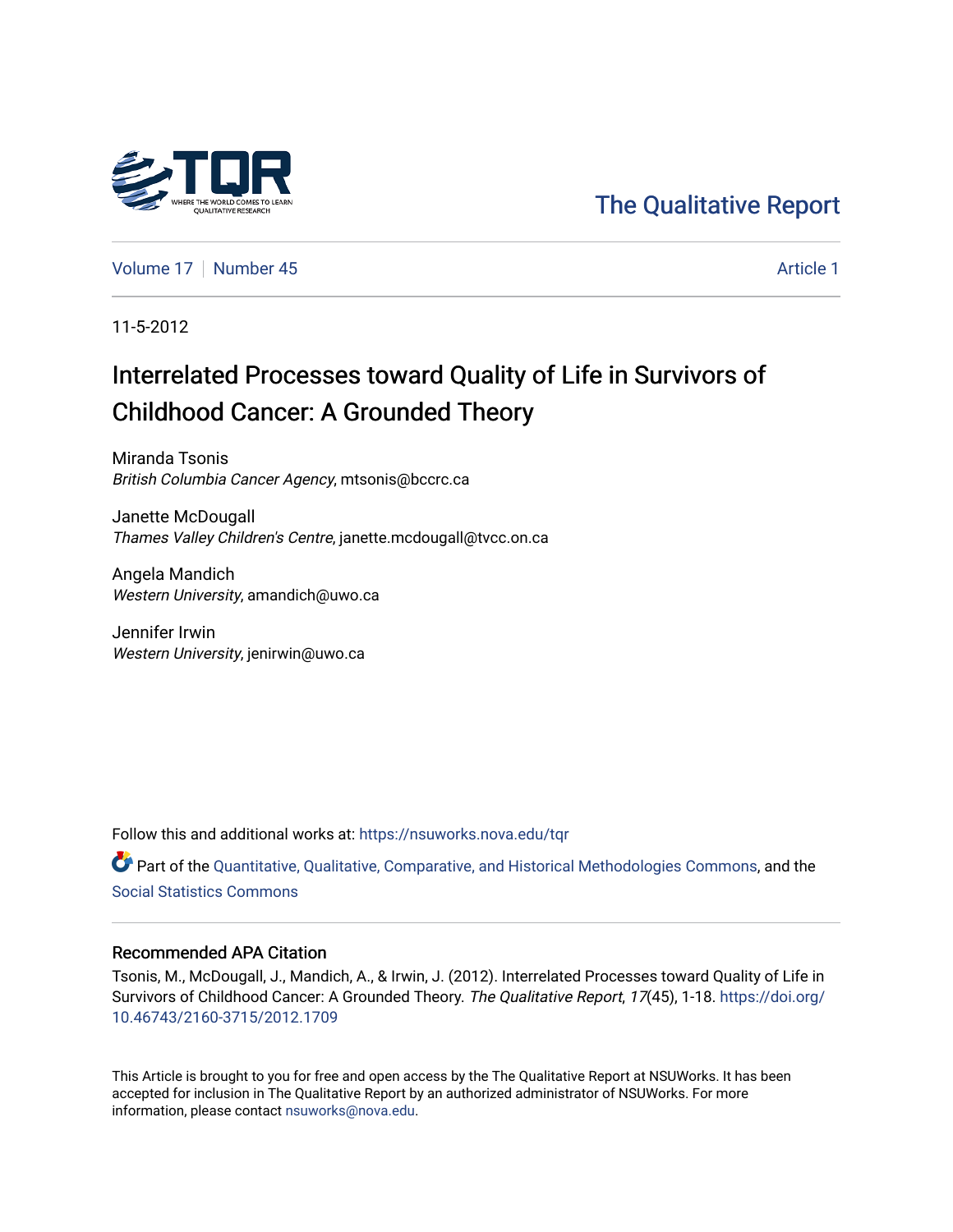

# Interrelated Processes toward Quality of Life in Survivors of Childhood Cancer: A Grounded Theory

# Abstract

Past research has not adequately addressed the quality of life (QOL) of survivors of childhood cancer. The purpose of this study was to understand how QOL is experienced for individuals who have survived childhood cancer. Specific research questions included: (a) How do childhood cancer survivors define the concept of QOL and (b) What processes do childhood cancer survivors go through regarding their QOL? Researchers used grounded theory to analyze in-depth interviews conducted with eight survivors. Survivors use a process of specific action strategies and intervening conditions to manage impacts and effects, resulting in life enjoyment, or good QOL. The identification of this process has led to an emergent theory titled Interrelated Processes toward Quality of Life Theory.

# Keywords

Childhood Cancer Survivors, Quality of Life, Grounded Theory

# Creative Commons License



This work is licensed under a [Creative Commons Attribution-Noncommercial-Share Alike 4.0 License](https://creativecommons.org/licenses/by-nc-sa/4.0/).

# Acknowledgements

The authors would like to thank the individuals who participated in this study and so thoughtfully shared their experiences.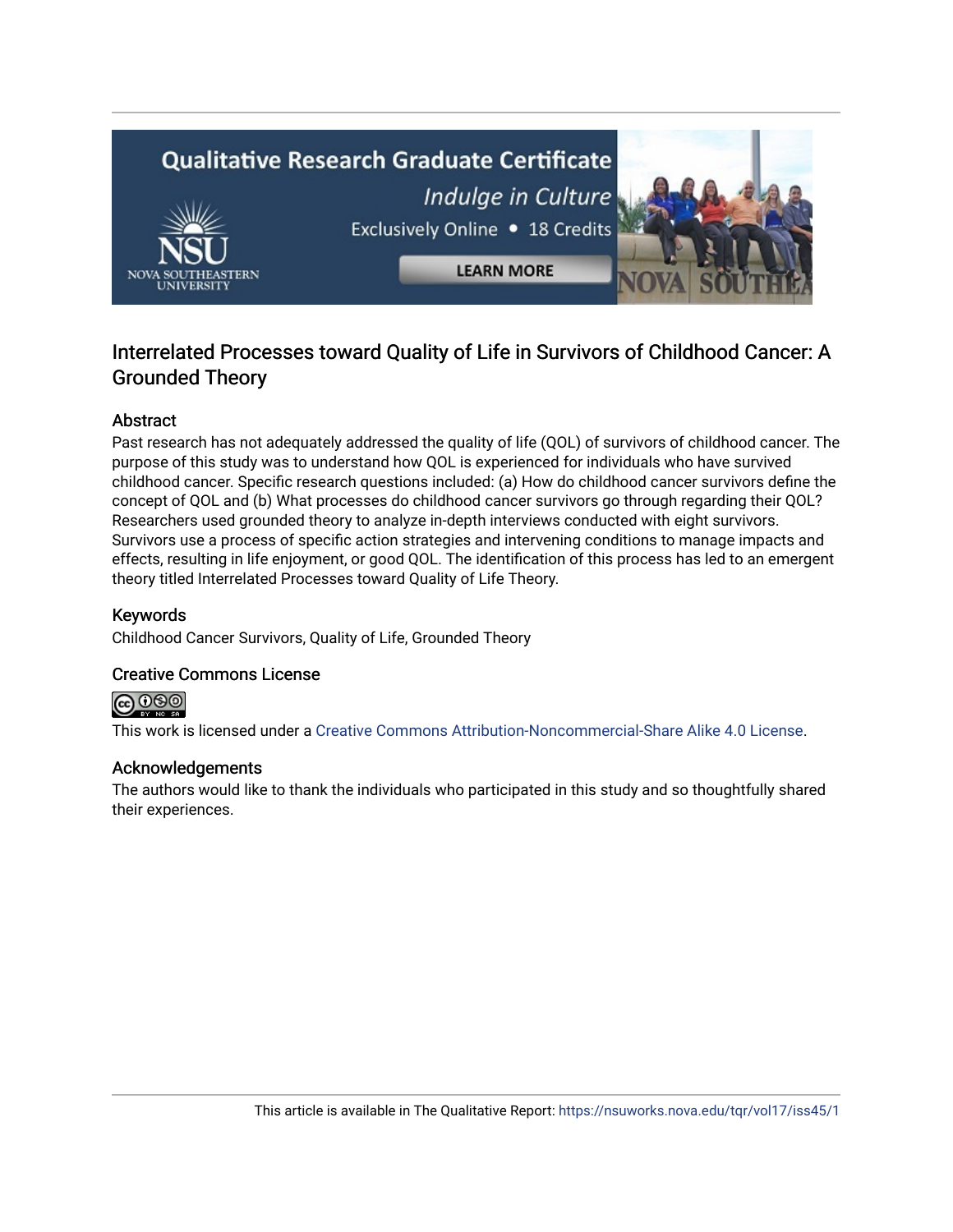

*The Qualitative Report* 2012 Volume 17, Article 89, 1-18 http://www.nova.edu/ssss/QR/QR17/tsonis.pdf

# **Interrelated Processes toward Quality of Life in Survivors of Childhood Cancer: A Grounded Theory**

Miranda Tsonis British Columbia Cancer Agency, British Columbia, Canada

Janette McDougall Thames Valley Children's Centre, Ontario, Canada

Angela Mandich and Jennifer Irwin Western University, Ontario Canada

*Past research has not adequately addressed the quality of life (QOL) of survivors of childhood cancer. The purpose of this study was to understand how QOL is experienced for individuals who have survived childhood cancer. Specific research questions included: (a) How do childhood cancer survivors define the concept of QOL and (b) What processes do childhood cancer survivors go through regarding their QOL? Researchers used grounded theory to analyze in-depth interviews conducted with eight survivors. Survivors use a process of specific action strategies and intervening conditions to manage impacts and effects, resulting in life enjoyment, or good QOL. The identification of this process has led to an emergent theory titled Interrelated Processes toward Quality of Life Theory. Keywords: Childhood Cancer Survivors, Quality of Life, Grounded Theory*

Childhood cancer continues to be met with increasingly successful treatment outcomes and improved rates of survival, making survivors an important population to study (Pogany et al., 2006). With the growing number of childhood cancer survivors, it is important to assess and understand their post cancer quality of life (QOL), particularly because the extant literature in this area appears inconsistent and contradictory. Authors of past reviews of quantitative studies in this area (Calaminus & Kiebert, 1999; Eiser, Hill, & Vance, 2000; Langeveld, Stam, Grootenhuis, & Last, 2002; McDougall & Tsonis, 2009; Stam, Grootenhuis, & Last, 2001) have reported lower, higher, or similar QOL ratings for survivors when compared with population norms and matched comparison groups. Despite these inconsistencies, researchers from previous studies have indicated that most survivors were doing well overall. When looking at specific aspects of QOL, findings from previous research indicate that, in general, survivors fair significantly poorer than comparison groups with respect to physical well-being (Maunsell, Pogany, Barrera, Shaw, & Speechley, 2008; Speechley, Barrera, Shaw, Morrison, & Maunsell, 2006; Stam, Grootenhuis, Caron, & Last, 2006; Zeltzer et al., 2008). Surprisingly, a number of studies report that survivors have significantly better emotional well-being than comparison groups (De Clercq, De Fruyt, Koot, & Benoit, 2004; Pemberger et al., 2005; Van Dijk, Imhof, et al., 2007; Zebrack, Yi, Peterson, & Ganz, 2008; Zeltzer et al.,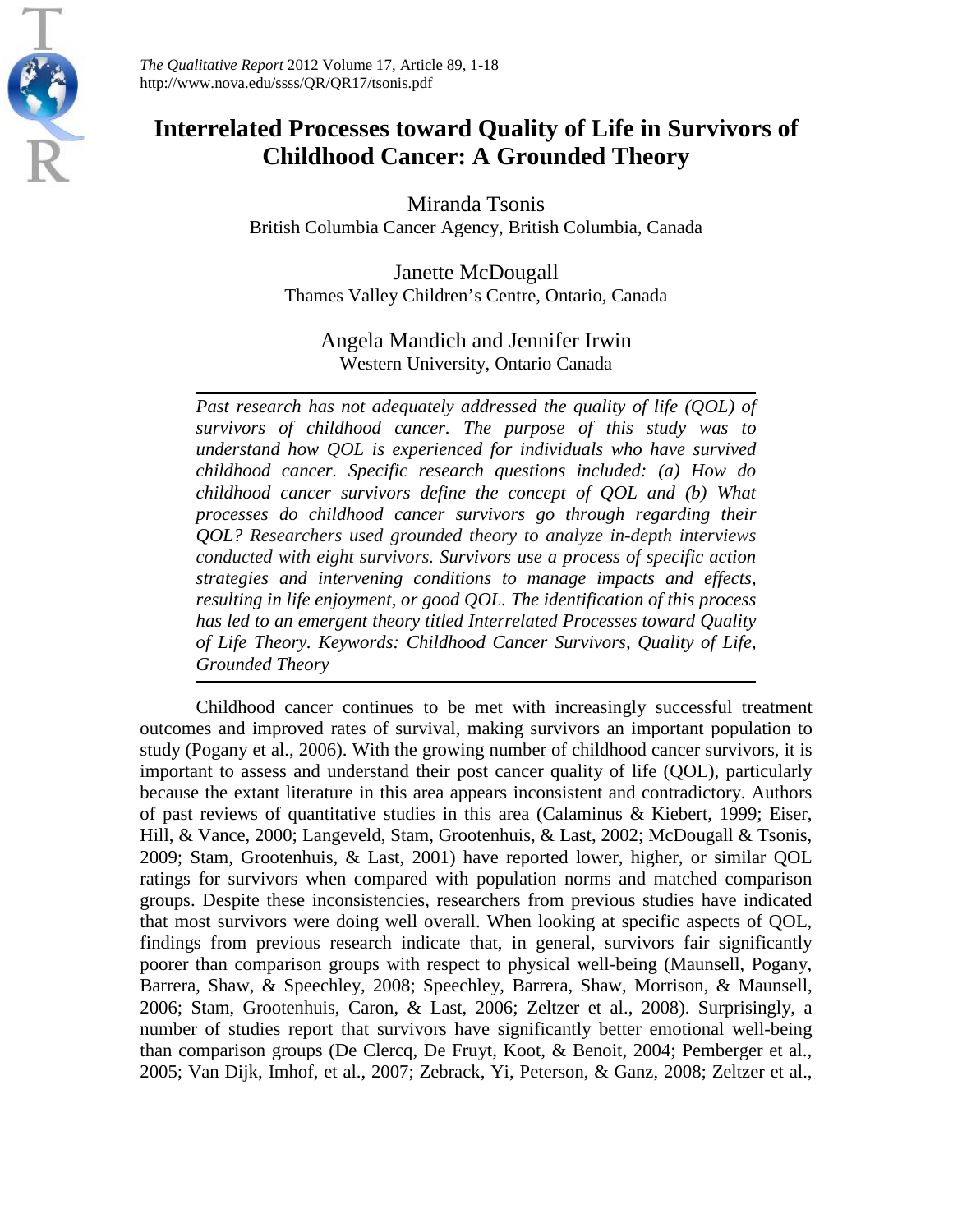2008). It is apparent that past research has not adequately addressed the QOL of survivors of childhood cancer.

The concept of QOL has been increasingly used in biomedical, rehabilitation, and nursing research during the past three decades (Moons, Budts, & De Geest, 2006). However, there is no consensus regarding the definition and measurement of QOL. The World Health Organization (WHO) (World Health Organization Quality of Life Group, 1998) defines QOL as "individuals' perceptions of their position in life in the context of the culture and value system in which they live and in relation to their goals, standards, and concerns" (p. 1570). Similarly, Oleson (2002) defines QOL as "the subjective perception of happiness or satisfaction with life in domains of importance to the individual" (p. 439). In this respect, QOL refers to a broad personal valuation of the nature of one's life (Rosenbaum et al., 2005). The WHO suggests that QOL can be categorized into four primary domains: physical, psychological, social functioning/wellbeing, and environmental conditions (WHO, 1996). Spiritual well-being is often captured as an aspect of psychological functioning/well-being. However, researchers have argued that spirituality is a separate and distinct core domain of QOL (Peterson & Webb, 2006).

Quantitative work in the area of childhood cancer survivorship has most often used instruments that measure QOL in terms of physical, psychological, and social functioning/well-being (McDougall & Tsonis, 2009). Well-being in these areas of life is considered to be indicative of successful survivorship (Shepherd & Woodgate, 2010). However, rarely have individuals been asked to further elucidate about these areas or about their satisfaction with life overall (Seitz et al., 2011). Indeed, few qualitative studies that invoke the stories of cancer as told by young people can be found among the extant literature in this area (Woodgate, 2006). Moreover, no qualitative study has been found that inquires specifically into how older adolescent and young adult long-term survivors of childhood cancer themselves define QOL, or what processes survivors go through regarding their QOL (Hinds, 2010).

### **Study Purpose**

The purpose of this grounded theory study was to understand how individuals who have survived childhood cancer experience QOL using qualitative methods. Specific research questions included: (a) How do childhood cancer survivors define the concept of QOL and (b) What processes do childhood cancer survivors go through regarding their QOL?

#### **Role of the Researcher**

Four researchers were involved in this study. The research group consisted of myself, a Master's student (M. Tsonis), two committee members who helped guide the progress of my Master's thesis (J. McDougall and J. Irwin), and one thesis advisor (A. Mandich), who oversaw the entire process. I have since graduated with a Master's degree in Child and Youth Health following the completion and acceptance of my thesis. During my undergraduate studies, I volunteered at a hospital where I was responsible for helping children and families cope with illness. This led me to wonder about what QOL meant to individuals in different situations, what factors facilitate and hinder their QOL, and how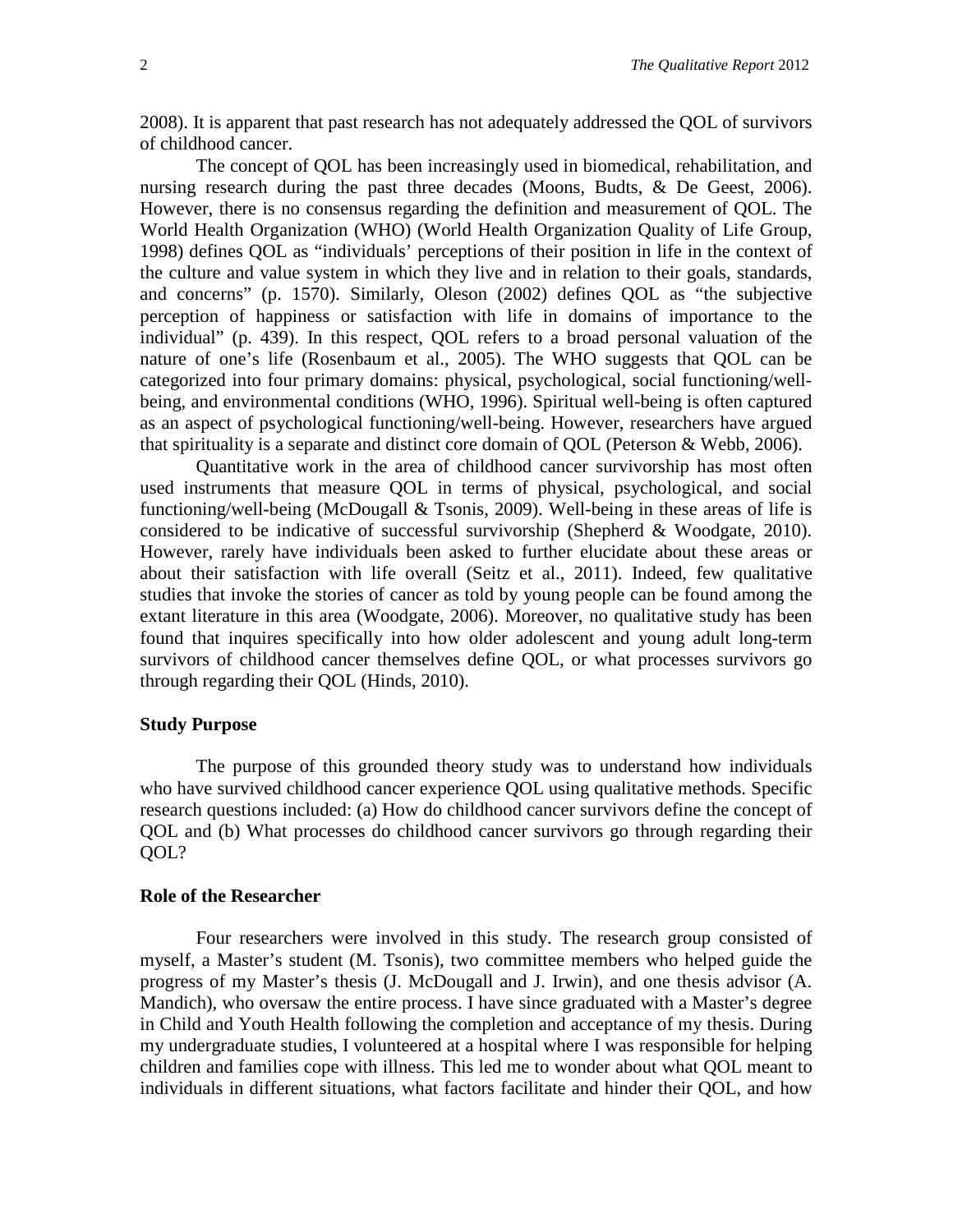children who experience cancer are affected later in life. My intention in conducting my research was to uncover the experiences of childhood cancer survivors, and giving voice to their perspectives on QOL. I am currently a Research Scientist at the British Columbia Cancer Agency. J. McDougall is employed as a Researcher at a children's rehabilitation centre in London, Ontario. Her primary research interest is examining changes in QOL for children and youth with chronic conditions and disabilities, and the factors that are related to it. She is currently conducting a study in this area that includes both a longitudinal quantitative and qualitative component. A. Mandich is an Associate Professor in the School of Occupational Therapy in the Faculty of Health Sciences and Associate Vice-Provost (Academic Programs and Students) at Western University in London, Ontario. Her areas of research include exploring meaning in occupation and activity, client-centered care, spirituality, and understanding occupational engagement and participation in children. J. Irwin is an Associate Professor in the Faculty of Health Sciences at Western University in London, Ontario. Her area of research falls under the umbrella of health-related behavior change. She is also a cancer survivor interested in the experience of others. She believes QOL from the perspective of the cancer survivor is essential to more fully understand the impact of having survived cancer. Her intention is to help share the voice of cancer survivors who might not otherwise have a suitable outlet.

#### **Method**

In this study, we used grounded theory methodology as outlined by Strauss and Corbin (1990). The goal of this methodology is to develop a substantive theory from well-integrated concepts that will provide an explanation about a **main concern for a population** and **how that concern is resolved or processed** (Strauss & Corbin, 1990). The theory should be grounded in the data, or in other words, emerge from the results. This is achieved by using the constant comparative method that allows the theory to evolve during the research process and by making comparisons of data, concepts, and categories at each stage of the analysis (Charmaz, 2006). This methodology fits well with this study, as there is a lack of a testable hypothesis, as well as a goal to uncover aspects and issues that emerge from the data, rather than to prove or disprove pre-existing ideas of QOL. The result of this type of research should be the development of a theory that emerges from the data collected, which will in turn explain processes and experiences as articulated by the participants.

#### **Ethical Considerations**

The Health Sciences Research Ethics Board at Western University, in Ontario Canada approved the study. Each individual read a Letter of Information and signed a consent form prior to his or her participation in the study. A confidential ID number for further identification was assigned to each participant and corresponding data.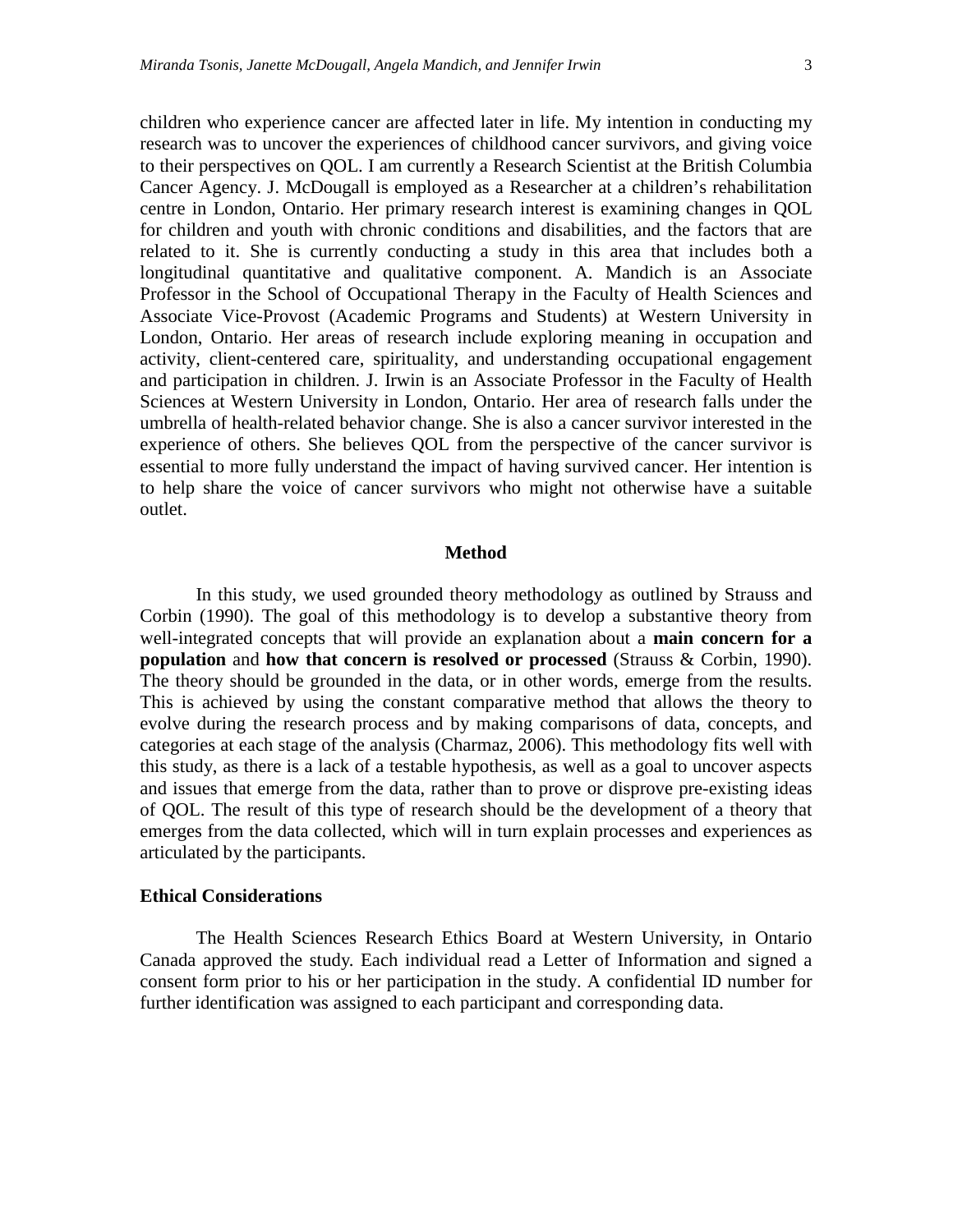#### **Recruitment and Data Collection**

We recruited individuals through advertisement postings on bulletin boards in large cities, university campuses, within cancer organizations, and throughout Internet classifieds. In addition, we sent requests to cancer and survivor organizations to help distribute the advertisements. Those organizations that agreed to help posted advertisements at their events and on their websites. Potential participants used the contact information included in the advertisements to contact the first author if they were interested in taking part in the study. We used a semi-structured interview format in the current study. As primary researcher, I conducted all interviews either in person or over the phone, depending on the preference and location of the participant. The interviews were on average one hour in length, with the longest 75 minutes and the shortest 45 minutes. I transcribed each audiotaped interview verbatim, with all identifying information removed and replaced by ID numbers. Theoretical sampling was used to ensure rigor throughout the process of data collection. Theoretical sampling refers to "sampling on the basis of concepts that have proven theoretical relevance to the evolving theory" (Strauss & Corbin, 1990, p. 176).

We used the WHO's conception of QOL to broadly guide the interview questions, but did not present any specific definition to study participants so that their own ideas and thoughts about this concept would emerge. The interview began with questions to obtain background information, and then moved onto five broad, open-ended questions about QOL and well being with each linked to several prompts that were asked if needed. The interview questions were open-ended to allow the participants to explain their experiences in their own words. The five broad questions/requests included (a) Please define the term quality of life; (b) Please tell me about the impact your experience with cancer has had on your physical well-being; (c) Please tell me about the impact your experience with cancer has had on your psychological well-being; (d) Please tell me about the impact your experience with cancer has had on your relationships, such as friends, family, peers, significant others, and children; and (e) Please tell me about the impact your experience with cancer has had on your quality of life.

#### **Participants**

Five men and three women who were childhood cancer survivors were included in the study. Their ages ranged from 19 to 31 years, with a mean age of 26. Their age at diagnosis ranged from 3-12 years, with a mean age at diagnosis of 7. Two of the participants had survived lymphoma, three had survived leukemia, two had survived a central nervous system tumour, and one had survived Ewing's sarcoma. Six of the eight participants had gone through chemotherapy treatment, which was the only treatment received for three of these individuals. Two others received chemotherapy along with surgery, and one received chemotherapy and radiation. One participant only received radiation, and another only received surgery.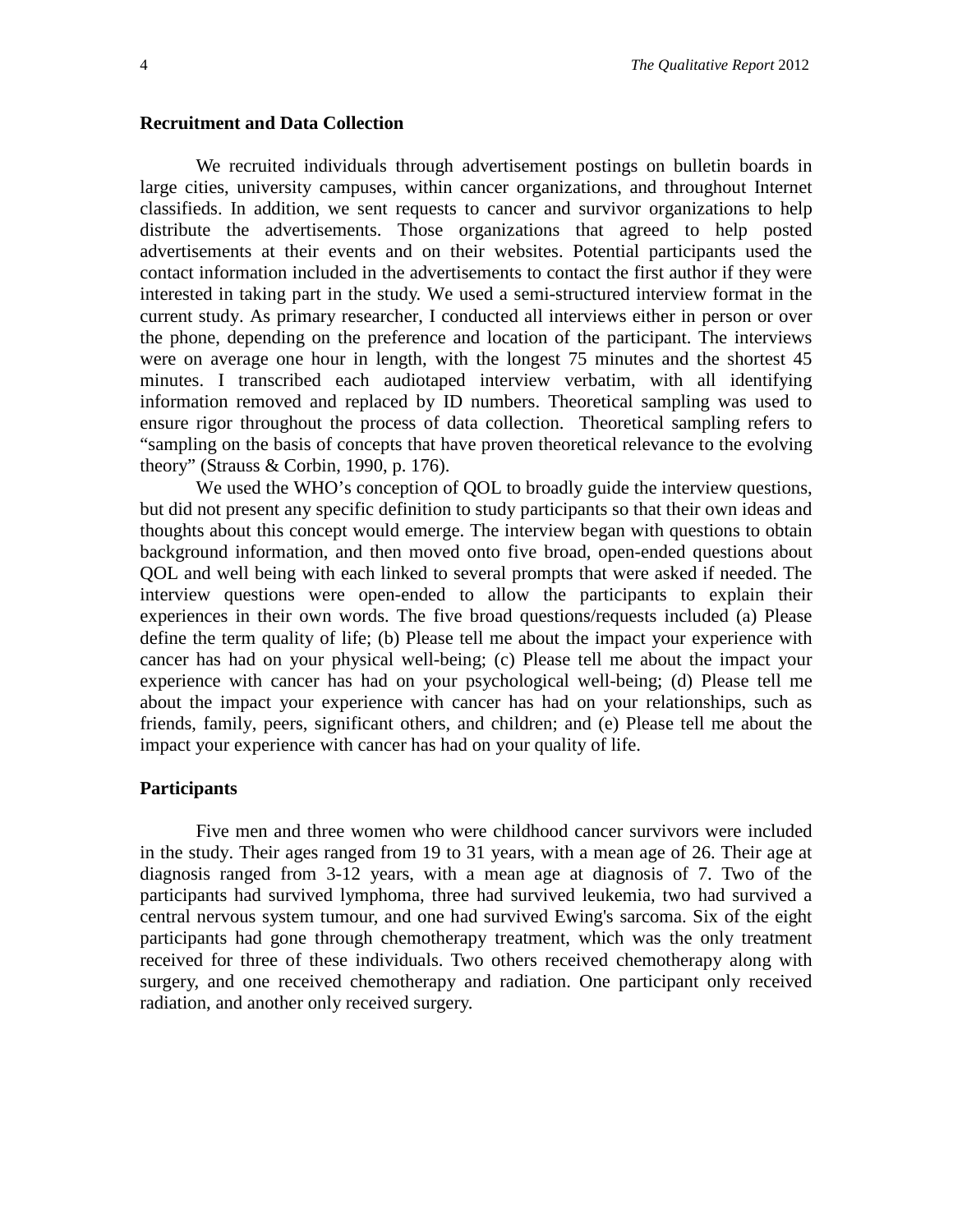# **Data Analysis**

It is crucial in grounded theory that data collection and analysis are interrelated, and in response the constant comparative method was used (Corbin & Strauss, 1990). In this approach, the research process directs the researcher to examine multiple ways of understanding, who seeks to analyze all relevant data as soon as they are recognized (Corbin & Strauss, 1990). As the primary researcher, I conducted the analyses. To apply this method, I made comparisons throughout the analysis to "establish analytic distinctions" (Charmaz, 2006, p. 54), and began analyzing data after the first participant interview and continued after each subsequent interview with the other participants.

To conduct data analyses, I followed the procedures of Strauss and Corbin (1990). To aid in the data analysis, I used data processing software QSR Nvivo 7 to record participant information, code the transcripts, and organize the emerging concepts and categories. I analyzed the transcripts using open, axial, and selective coding (Strauss & Corbin, 1990). Open coding was applied using line-by-line coding, which helped me avoid applying pre-existing assumptions to the data and allowed the analysis to fit closely with the data. Open coding is the part of the analysis where phenomena are identified, named, and categorized. For example, one participant stated, "The treatment was physically, emotionally, psychologically draining." This was labeled as *undergoing treatment*. Once concepts were labeled, they were grouped to form categories (Strauss & Corbin, 1990). For instance, concepts such as *undergoing treatment* and *cancer diagnosis* were grouped to create the larger category *past illness experience*.

Axial coding was then used to relate and integrate categories together by applying the *paradigm model* (Strauss & Corbin 1990, p. 99). The paradigm model involves fitting sub-categories into a basic frame of relationships for a category such as *past illness experience* (Strauss & Corbin 1990, p. 99).

The paradigm model develops each category by examining its causal conditions, context, intervening conditions, action/interaction strategies, and consequences (Strauss & Corbin, 1990). Strauss and Corbin view causal conditions as those events that seem to lead to the phenomenon. The context refers to the properties of the phenomenon, as well as the conditions within which the strategies to manage or carry out the phenomenon exist. The intervening conditions are what facilitate or constrain these strategies, and the consequences are the outcome of carrying out the strategies.

For example, the causal condition for the category *past illness experience* was identified as *having a cancer diagnosis*. Once the illness was identified, the individual experience for each participant began. This experience was found to take place in the *context of childhood*, and at the time of the interview was a retrospective look at past events. *Undergoing treatments* was the main action strategy identified for living through the illness experience, and this was found to be influenced by the *treatments required* which, in turn, was identified as the intervening condition. The severity of the treatment, side effects, and type of treatment all impacted the course of the illness experience. Many consequences were identified as arising from the illness experience, such as *experiencing a changed developmental course* and *direct effects from treatment*.

After using axial coding and the paradigm model to fit categories, selective coding was then applied. Selective coding is the process of choosing one category to be the core category, and relating all other categories to that category (Strauss & Corbin,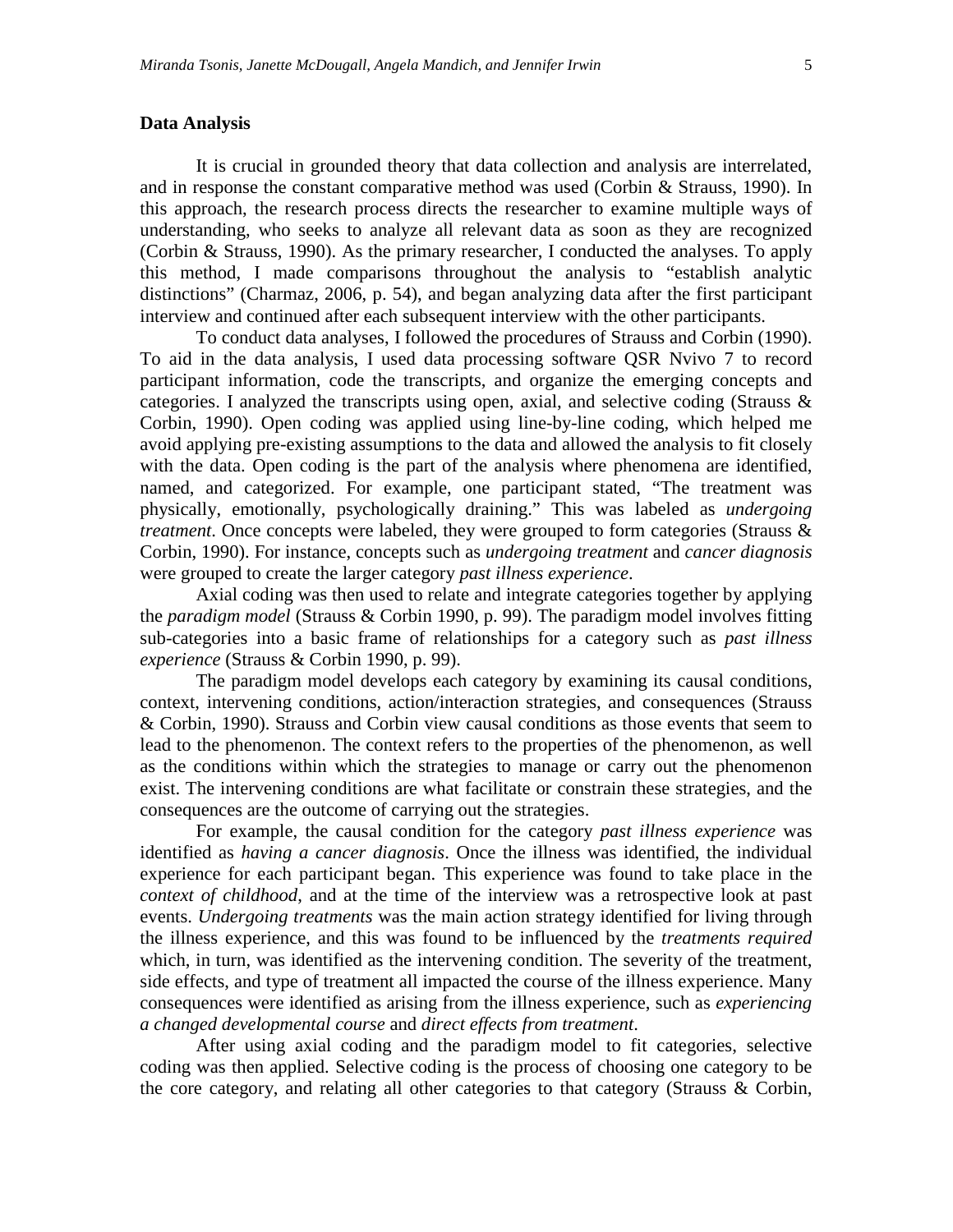1990). In grounded theory, the core category stands as the central phenomenon around which all other categories are integrated (i.e., it explains how the main concern is resolved or processed) (Strauss & Corbin, 1990). The core category emerged while considering the questions "What does all the action/interaction seem to be about?" and "What is the analytic main idea presented in this research?" (Corbin & Strauss, 1990, p. 14). This was identified as the process of *managing impacts and effects.* Following the identification of the core category, the paradigm model was applied to develop this category. The *past illness experience* was identified as the causal condition for the core category. The process of managing impacts and effects were found to take place in the *context of experiencing last impacts and an affected life*. The actions/interactions that the survivors had reported undertaking emerged as the action strategies for this category*: adopting a positive outlook, living a healthy lifestyle,* and *seeking others*. *Personal and environmental resources* emerged as the intervening conditions, as these were the barriers and facilitators to managing impacts and effects. The consequence of this process emerged as *experiencing good QOL and enjoyment.* The development of the core category led to a substantive theory of what process survivors go through with regard to their QOL: a complex interrelated process of managing impacts and effects that results in good QOL.

The quality criteria used in this study were guided by Lincoln and Guba's (1985) criteria for trustworthiness in qualitative research. These include credibility, transferability, dependability, and confirmability (Lincoln & Guba, 1985).

Credibility refers to ensuring rigor throughout the research process (Morrow, 2005). This was achieved by theoretical sampling, conducting detailed interviews, saturation, and member checking in this study. Observations were used to watch for signs of important concepts, both from prior analysis and novel emerging ones. This interrelated process worked toward ensuring a fit between the data and the emerging analysis. Detailed interviews were obtained by asking the participants to elaborate on their experiences and the contexts in which they occur. To maintain separation of researcher bias from the research process, we used coding and memoing as well as providing an audit trail. Sample size considered to be sufficient when new data no longer appreciably changed the emerging theory, and the categories and relationships between categories were well developed (Strauss & Corbin, 1990). Lastly, we used member checking throughout the interviews to ensure the data collected fit with the participant's lived experience. Member checking refers to asking participants to confirm ideas by bringing these ideas back to them (Charmaz, 2006). In this study, we incorporated this concept into the interviews by re-stating the participant's explanations, and asking for clarification and confirmation. By checking with the participants to ensure their explanations were understood, member checking helped to ensure the data fit with their lived experience.

Transferability is provided when the researcher provides sufficient information about "the self and the research context, processes, participants, and researcher participant relationships" (Morrow, 2005, p. 252), such that the reader is able to decide if and how he/she may transfer the findings. In this study, researcher biases and influences were kept to a minimum by the use of open coding. In addition, a declaration of self was presented. By providing a clear audit trail, sufficient for readers to judge applicability in their own contexts, the findings are transferable. Dependability refers to the idea that the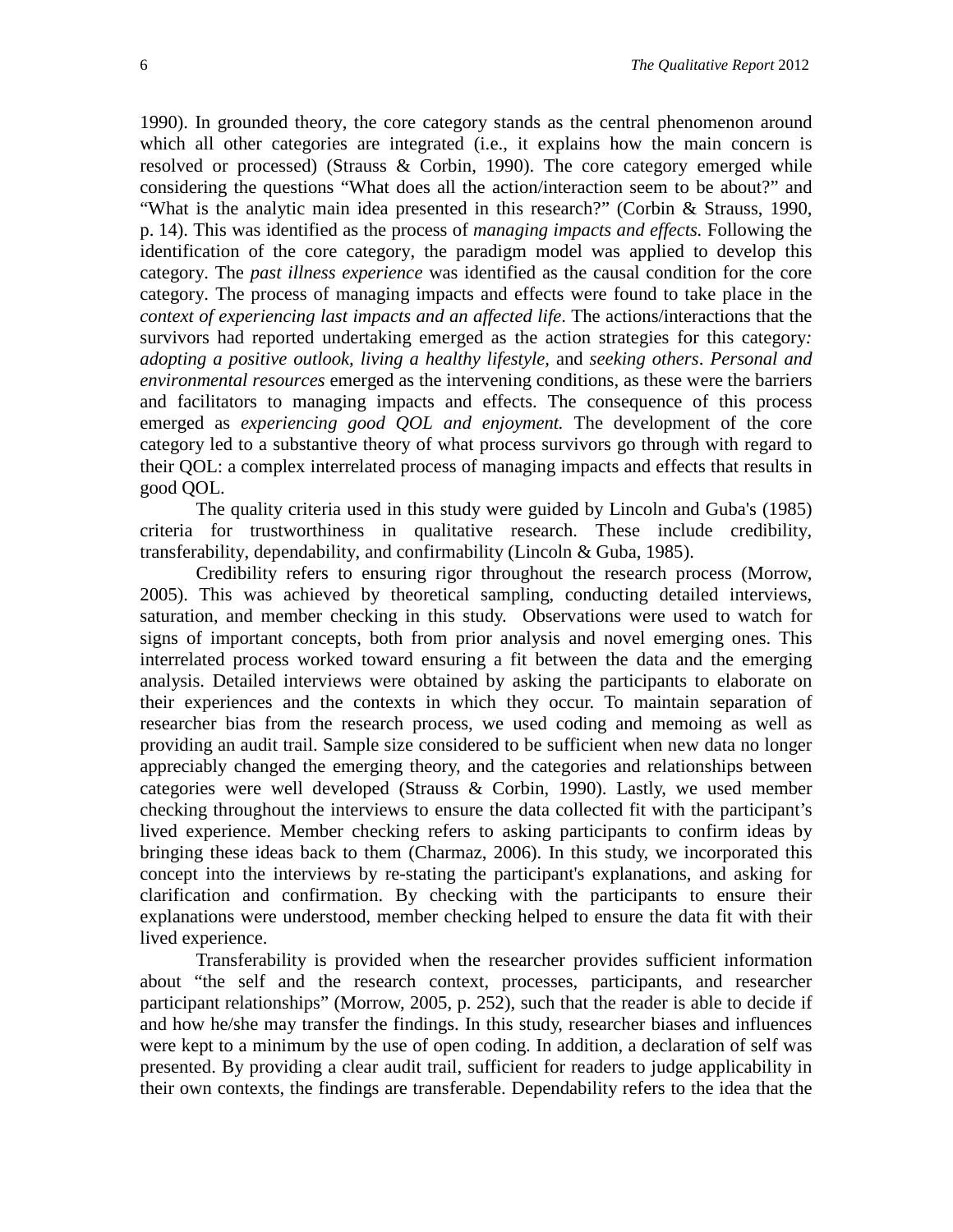research process should be repeatable as far as possible by providing information of how a study is conducted. In this study, we kept a research journal and used memoing, which detailed the research process, in order to provide a clear audit trail sufficient for another researcher to follow.

Confirmability refers to the idea that the data should represent an emic view of the findings and not the biases of the researcher (Morrow, 2005). Constant comparative analysis and coding helped maintain objectivity by tying the research process closely to the data. Memoing and the audit trail were also useful in achieving confirmability, as they helped keep track of researcher ideas, thoughts, and subjectivities.

Triangulation helped to ensure confirmability in this study. Patton (2002) explains that triangulation involves the use of several evaluators to interpret themes from the data. In this study, a researcher who was not directly associated with the study was used in triangulation of the analysis. This researcher examined the participant data and the analysis to ensure that researcher biases were not included in the findings. This confirmed that the analytic interpretations resulted from the participant data (Lincoln & Guba, 1985).

#### **Results**

### **QOL Definitions**

Different participants proposed varying definitions of QOL. Half of the individuals described QOL as personal enjoyment of, or satisfaction with, one's life. For example, one participant defined QOL as "enjoyment of what you're doing in everyday life." Another explained that QOL involves "enjoying your life" and that it is "what you want it to be," and later stated that, "it's hard to judge somebody else's QOL based on your standards." A third thought QOL meant "being able to enjoy your every day existence" and further explained that "it doesn't have to be anything spectacular, but just that I enjoy how I feel at any time." Two participants defined QOL in relation to others, specifically in comparison to the well-being of the average person of the same age. For instance, one stated, "I think it's a relative thing…relative to the people around me that are approximately my age." Two participants defined QOL in terms of day-to-day functioning/coping. One participant proposed that having good QOL is the ability to perform tasks without experiencing health related barriers. The other participant described being able to "get through problems, and manage them," as the deciding factor for good QOL.

# **Categories Related to QOL for Childhood Cancer Survivors**

Eight primary interconnected categories emerged as significant to the QOL of survivors of childhood cancer. These were: (a) past illness experience (i.e., causal conditions); (b) lasting impacts and (c) affected life (i.e., context); (d) the core category: managing lasting impacts and affected life (i.e., phenomenon); the personal coping strategies of (e) adopting a positive attitude, (f) living a healthy lifestyle, and (g) seeking others (i.e., action/interaction strategies); and (h) personal/environmental resources (i.e., intervening conditions). The process of managing impacts and effects to achieve and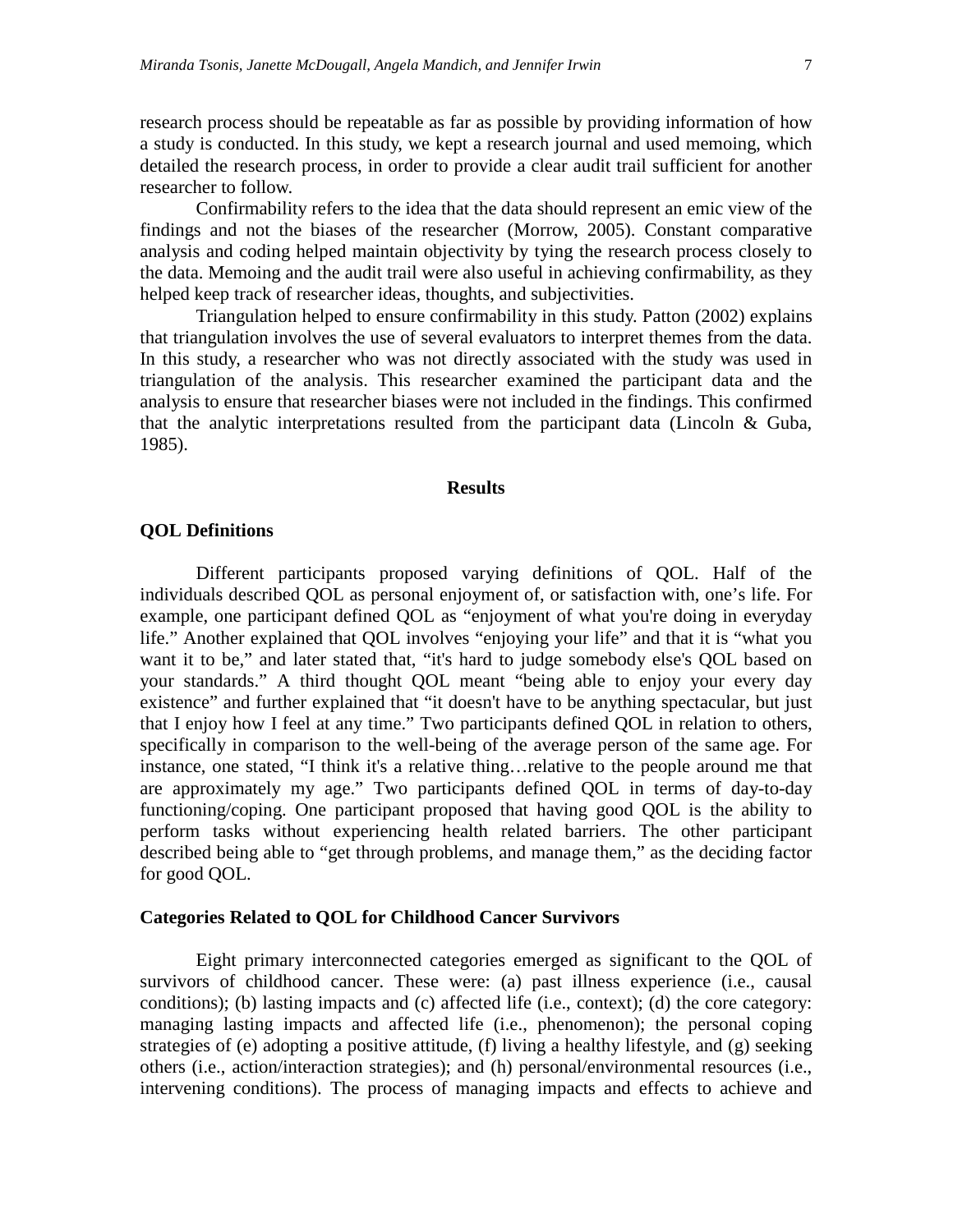maintain a good QOL is visually represented in Figure 1. The process is also described below.

*Figure 1*. Conceptual Model of Interrelated Processes of Managing Impacts and Effects to Achieve/Maintain Quality of Life for Childhood Cancer Survivors

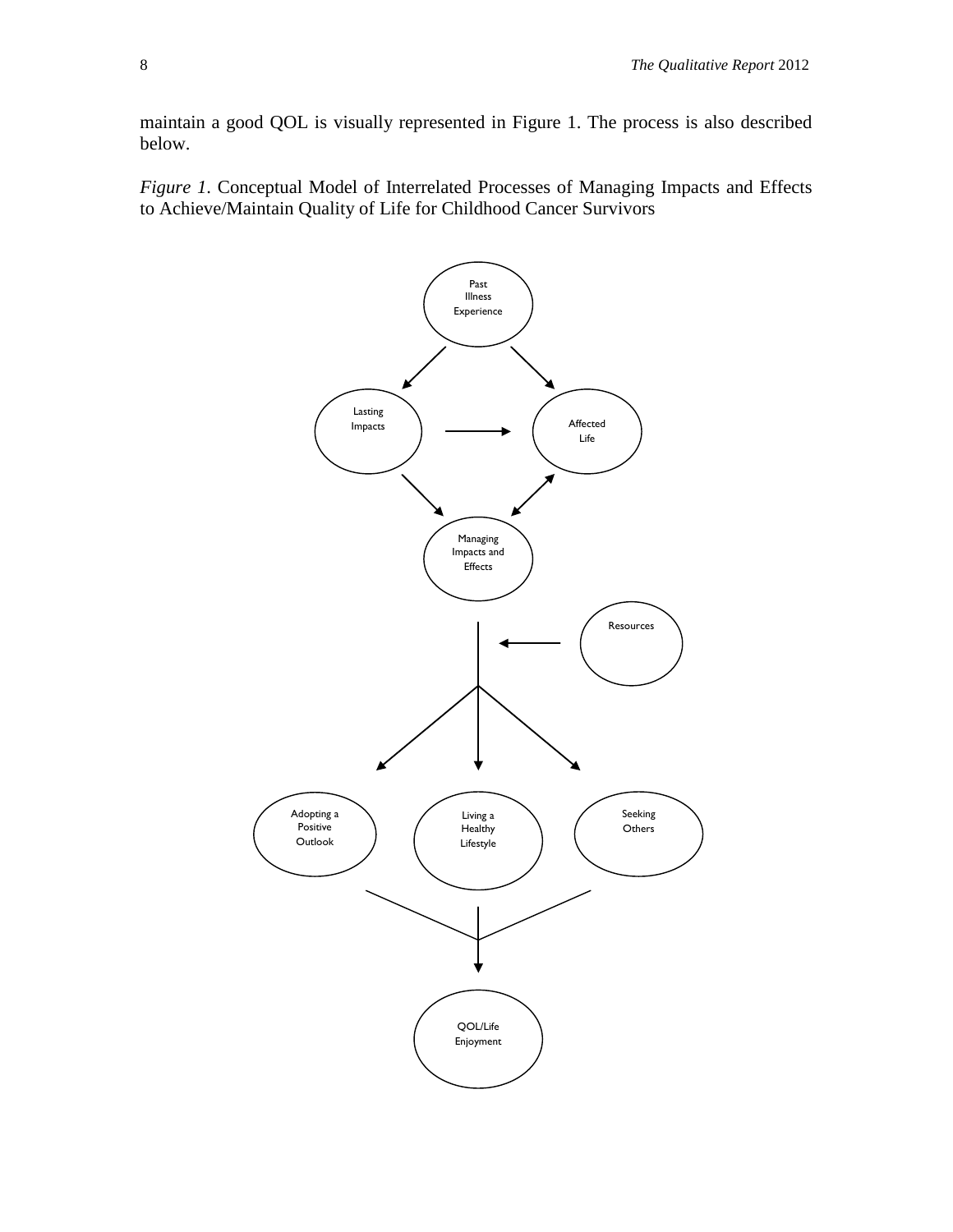Past illness experience. Every participant discussed his/her past illness experiences during the interview. For many, undergoing treatment at the time of illness was the most difficult part of the cancer experience. As one participant explained, "The treatment was physically, emotionally, psychologically draining…people say if the cancer doesn't kill you the chemo will." Participants discussed having to miss school, worrying, feeling different than peers, and experiencing relationship difficulties throughout the illness experience.

**Lasting impacts**. The illness experience led to lasting physical and psychological impacts for survivors. Almost all participants felt they were tired more frequently than those who had not experienced cancer. One participant had a full leg amputation. Three participants noted the development of learning disabilities as a further result of the illness experience. Yearly follow-up medical appointments were a requirement for most survivors. Many found these follow-ups intense and stressful, usually because of concern over waiting for the test results. One participant said, "I get nervous, because I don't know how it's going to turn out." Ongoing worry also had a lasting impact on survivors' lives and arose from the fear of others becoming ill or being impacted by participants' potential illnesses. One participant worried about relapse and how it would affect relationships.

**Affected life.** Participants discussed the effects of their past illness on their relationships and community life. For some, witnessing the effect of their illness experience on their families was difficult. One person explained, "My mom and I have a good relationship, but my siblings and my dad; they don't like to talk about it."

In addition to family relationships, some participants revealed that relationships with friends and peers were affected by their cancer. Feeling different from others was often noted. One individual, who had mobility issues, explained that currently "I don't feel the same as [others my own age], because I was never able to participate in sports or anything like that." Most participants were faced with school reintegration at the end of their treatment course. For some, the development of learning disabilities made reintegration all the more complicated.

**Core category**: **managing lasting impacts and affected life.** In this study, the core category was identified as managing lasting impacts and effects. This phenomenon describes how survivors attempted to enhance their QOL though efforts to resolve the lasting impacts and life effects that resulted from the experience of having had cancer by using personal coping strategies and personal and environmental resources.

**Personal coping strategies.** Participants identified personal coping strategies that helped them prevail over the lasting impacts and effects of their past illness on their lives. The personal coping strategies that emerged as most important to survivors included adopting a positive outlook, living a healthy lifestyle, and seeking out others. Adopting a positive outlook, for these survivors, is to experience a greater appreciation of life and a sense of acceptance, as well as a feeling of being "lucky." Participants talked of not taking life for granted and enjoying the little things. One individual explained that, "everyday things seem like more of a gift to someone who's been sick."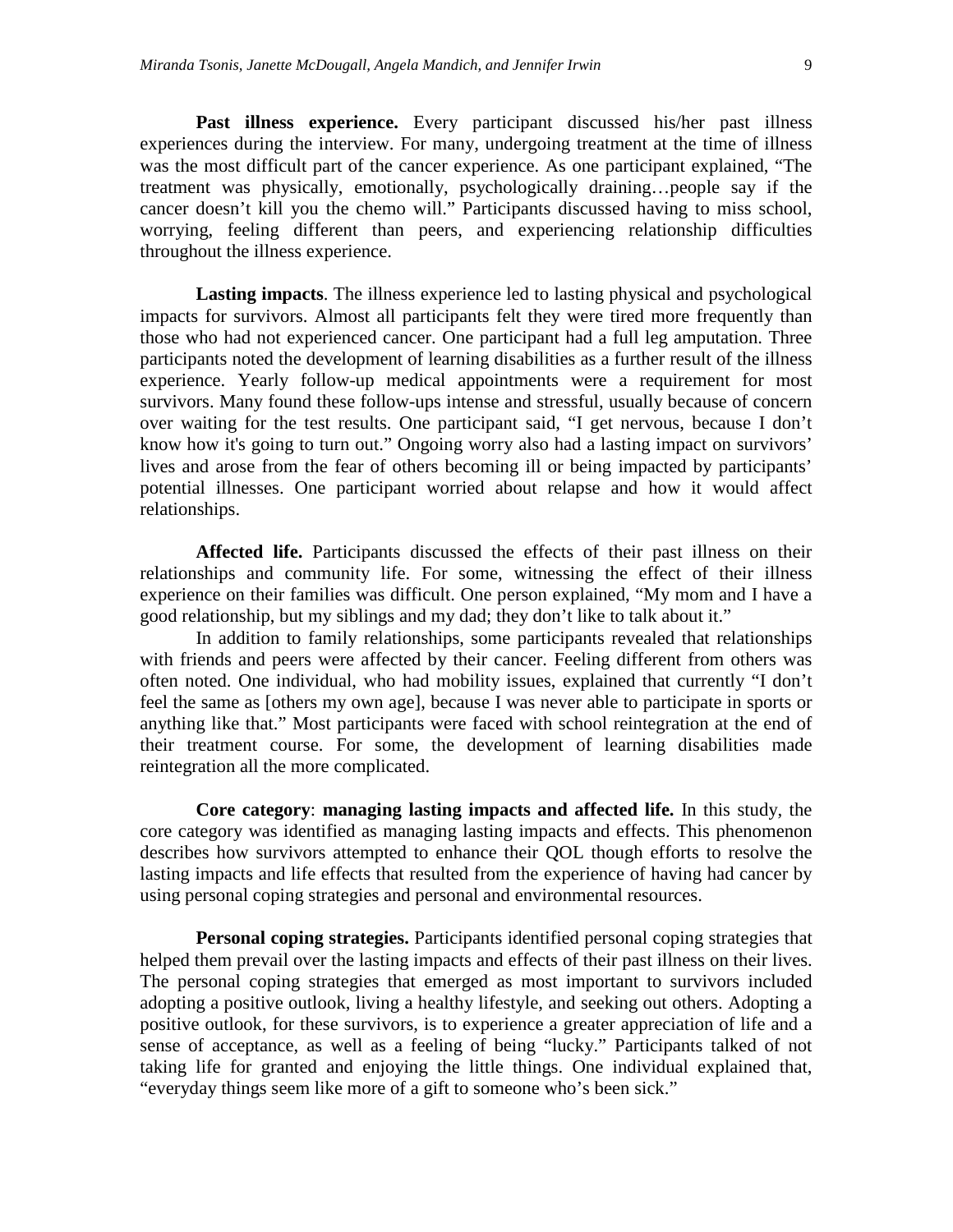All participants expressed feeling lucky in different ways. Three survivors stated they were grateful for the cancer itself. For instance, one stated that "having had cancer has done nothing for me but make me appreciate what I've got and the life that I have no matter what…It truly has blessed my life." Others felt grateful for being better off than some who had cancer.

Adoption of a positive outlook also helped survivors accept their past illness experience. Participants used specific strategies such as "self-talk" and distraction methods to help themselves. The participant who had a leg amputated had chosen to have the amputation and as a result felt a sense of control and acceptance in the illness experience. As this participant explained, "it was my choice to be amputated, my doctors and parents were amazing and they let me make that choice, it wasn't made for me. And so, I think that helped a lot, from an emotional standpoint."

The strategy, living a healthy lifestyle, for these survivors, is to eat well, exercise, rest, limit alcohol, and not smoke. In response to their lasting impacts, participants reported listening to their bodies more due to their cancer experiences. They were mindful to monitor their energy levels, limit activities when necessary, and rest frequently. One individual made a decision to refrain from drinking alcohol, because it was thought to be impacting the frequency of seizures. Another participant said he watched his diet quite strictly and made all his own food. One participant also explained a similar lifestyle: "I try to do a lot of exercise, I have a low sodium diet…I take care of myself, I don't drink too much, I don't smoke, [I have] never participated in drugs."

Survivors actively sought out others for support as another strategy to help them prevail over the lasting impacts and effects of their past illness on their lives. Seeking others, for survivors, is to look to other people for support, companionship, and empathy. Survivors sought support in the context of their close relationships, as well as from other cancer survivors and from others in the larger community. One participant accessed a cancer organization and stated, "Through a cancer group I talk to this woman...who has gone through similar experiences. It feels like there's other people who have gone through the same thing and sometimes it's good to have someone listen to you."

**Personal/environmental resources.** Throughout the overall process of managing impacts and effects, the ability to use personal coping strategies was mediated by the existence of personal and environmental resources, such as knowledge, relationships, community, and technology/medications. These factors acted as the facilitators or barriers to achieving and maintaining life enjoyment.

Personal knowledge emerged as an intervening condition toward taking actions to carry out a healthy lifestyle. Once this knowledge was in place survivors chose to eat well, exercise, rest, limit alcohol, and not smoke. In this study, personal knowledge also acted as both a facilitator and/or barrier to adopting a positive outlook. Knowledge acted as a barrier to a positive outlook when survivors were aware of others who experienced less complications, lasting effects, and affected lives from their illnesses. For example, one participant stated, "I get irritated that other kids are survivors that don't have the [longer-term] problems that I have." However, those with knowledge about their past illness were able to view current challenges as manageable when compared with beating cancer, and were also able to feel grateful when comparing themselves with others whose illnesses had more severe consequences.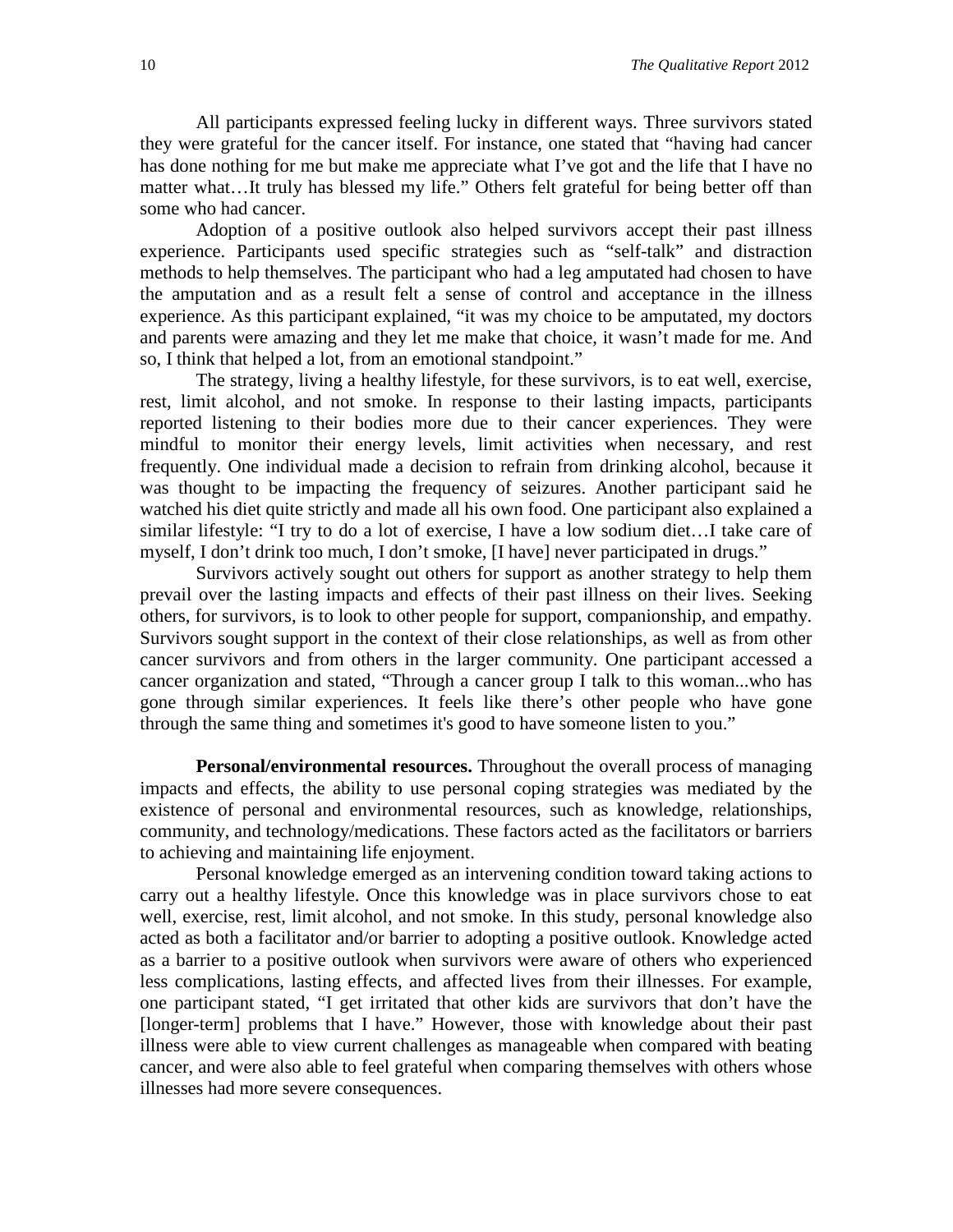Existing relationships with family, friends, significant others, or children acted as both facilitators and/or barriers in the participants' lives. Affected relationships, feeling different socially, and worrying about others all had a negative effect on life. Acceptance that others didn't always understand was often necessary for survivors. For instance, when experiencing a lack of support from family members, one person stated "I understand because they can't really handle it, sometimes I get frustrated with them, but other times I just say that's the way it is and let it go." On the other hand, supportive relationships facilitated the process towards life enjoyment.

Survivors who had access to childhood cancer and survivor camps and/or community centers were able to use these resources to seek others and attain support. Half of the participants took part in childhood cancer and survivor camps, and described it as central to their lives and their relationships. One participant stated, "Talking to others with the same experiences, who had the same story, and sharing what we've been through really changed my life. I opened up about it and it's been the best ever since."

Other types of community centers provided access to supportive others as well. For example, one participant said, "I've been going to a community center and there are older people that have strokes and things, and it's nice to get out and talk to them." This participant also accessed a cancer organization and stated, "Through a cancer group, I talk to this woman…who has gone through similar experiences. It feels like there's other people who have gone through the same thing and sometimes it's good to have someone listen to you."

Other environmental resources utilized by survivors included assistive aids and treatments. For instance, participants with learning disabilities used learning aids such as software to record university lectures, and those with mobility issues used crutches or wheelchairs. Medication helped some survivors to manage lasting impacts, such as suppressing seizures.

The use of environmental resources, however, depended on their availability and accessibility to participants. As well, supportive relationships and personal knowledge varied by individual. However, when these resources were available, survivors were able to benefit from them. Through the successful management of the impacts and effects of having had cancer, participants were able to experience a sense of life enjoyment/satisfaction. When asked how they would describe their current QOL, participants expressed a sense of joy and satisfaction with their lives. For example, one participant stated, "I love my life. I love who I am, and I want to be who I am."

### **Emergent Theory: Managing Impacts and Effects toward Good QOL**

The development of the process of managing impacts and effects has led to a substantive theory of what childhood cancer survivors go through with regard to their QOL. The past illness experience leads to lasting impacts as well as an affected life. However, an affected life is also influenced by the existence of lasting impacts. Either or both of the lasting impacts and affected life make up the context for which managing impacts and effects occur, as was described above. Use of the management system has an impact back on life effects. To carry out the managing of impacts and effects, survivors utilized personal coping strategies and/or relational and environmental resources. The result of this process emerged as life enjoyment, or good QOL. This process provides an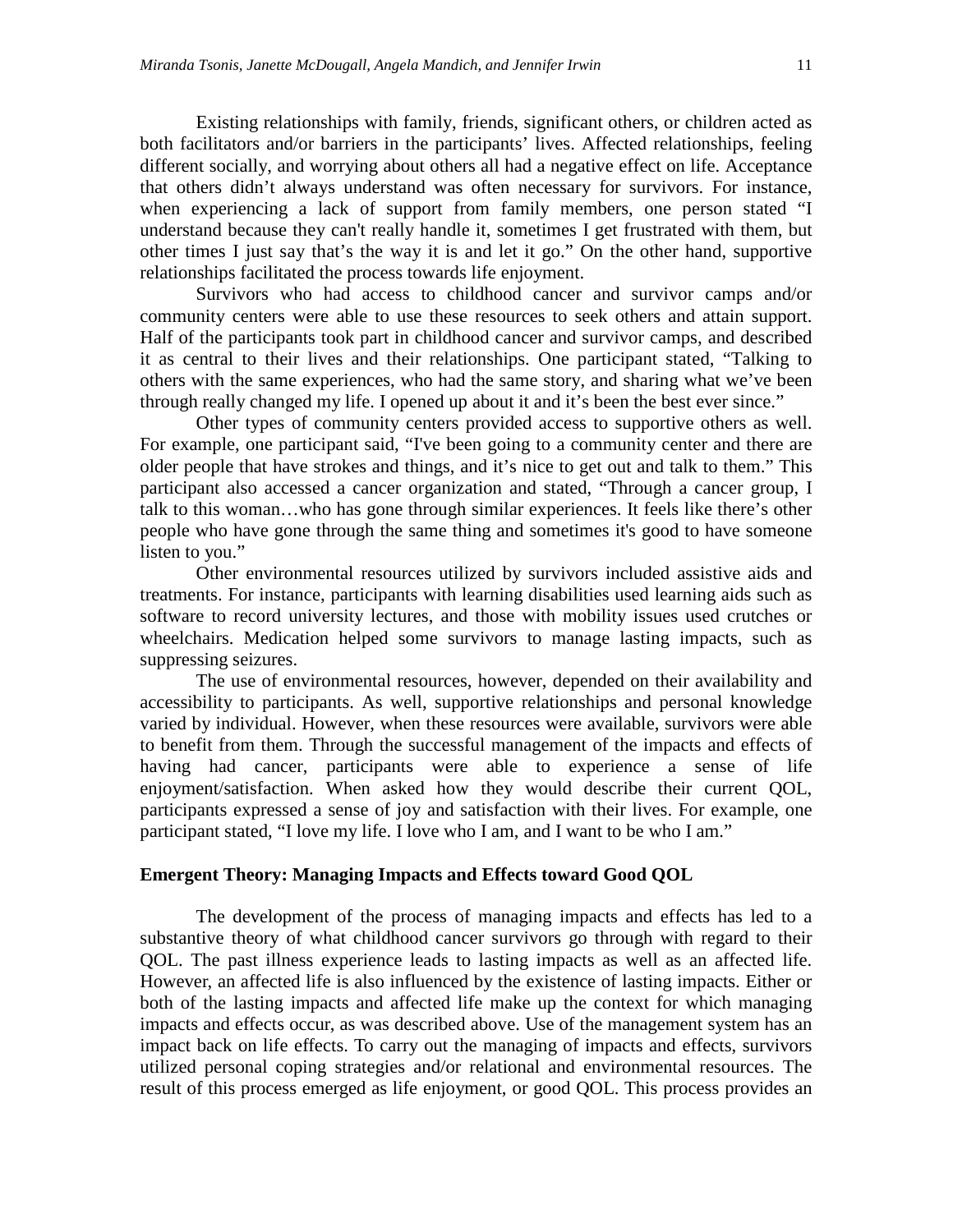understanding of how these survivors cope with impacts and effects of their past illness experience. Survivors are able to enjoy good QOL by undergoing this management process.

### **Discussion**

This study addressed two specific questions: (a) How do childhood cancer survivors define the concept of QOL and (b) What processes do childhood cancer survivors go through regarding their QOL?

# **Defining QOL**

For some study participants, good QOL meant living similarly to the average person, or having the ability to perform day-to-day tasks or manage life's problems, while half revealed simply that good QOL is achieved from enjoying life. These definitions reflect the point of view that QOL may be best understood as a subjective evaluation by a person of the overall degree of positivity in his/her life. Indeed, there is increasing consensus that QOL may be most appropriately defined in terms of overall satisfaction with one's life (Moons et al., 2006; Seitz et al., 2011). While there may never be complete agreement about how to conceptualize, measure, and study a concept as abstract as QOL, an approach that views QOL as a subjective phenomenon may provide a better fit with a client autonomy model where clients are viewed as the experts with respect to their own life quality (Dijkers, 1999).

Most study participants expressed a strong sense of satisfaction with life. Participants described undertaking strategies and utilizing resources to overcome unfavorable circumstances and achieve good QOL, indicating that multiple interacting factors can lead to changes in QOL over time. In the current study, the primary domains of human functioning identified by the WHO (1996) as important to QOL were used to broadly guide the interviews: physical, psychological, and social. The major strategies and resources that emerged for managing impacts and effects were tied to these domains. The strategy of adopting a positive outlook is a psychological/spiritual process, living a healthy lifestyle is a strategy focused on physical and emotional health, and seeking out relationships with others is a social process strategy. In addition, utilizing personal and environment resources, such as knowledge, relationships, and the greater community for support and growth emerged as essential to survivors' life quality. This finding suggests that these personal, relational, and environmental domains are all important aspects of life that can influence survivors' overall QOL. An individual's QOL is not just affected by physical well being, but many other factors as well; and these factors are in constant interaction (McDougall, Wright, & Rosenbaum, 2010).

#### **QOL Processes**

Individual illness experiences led to varying outcomes for each survivor. Many were faced with ongoing follow-up appointments, worry, permanent physical changes, developmental changes, knowledge of illnesses and death, and/or learning disabilities. Over time, participants experienced these changes as long-term lasting impacts. In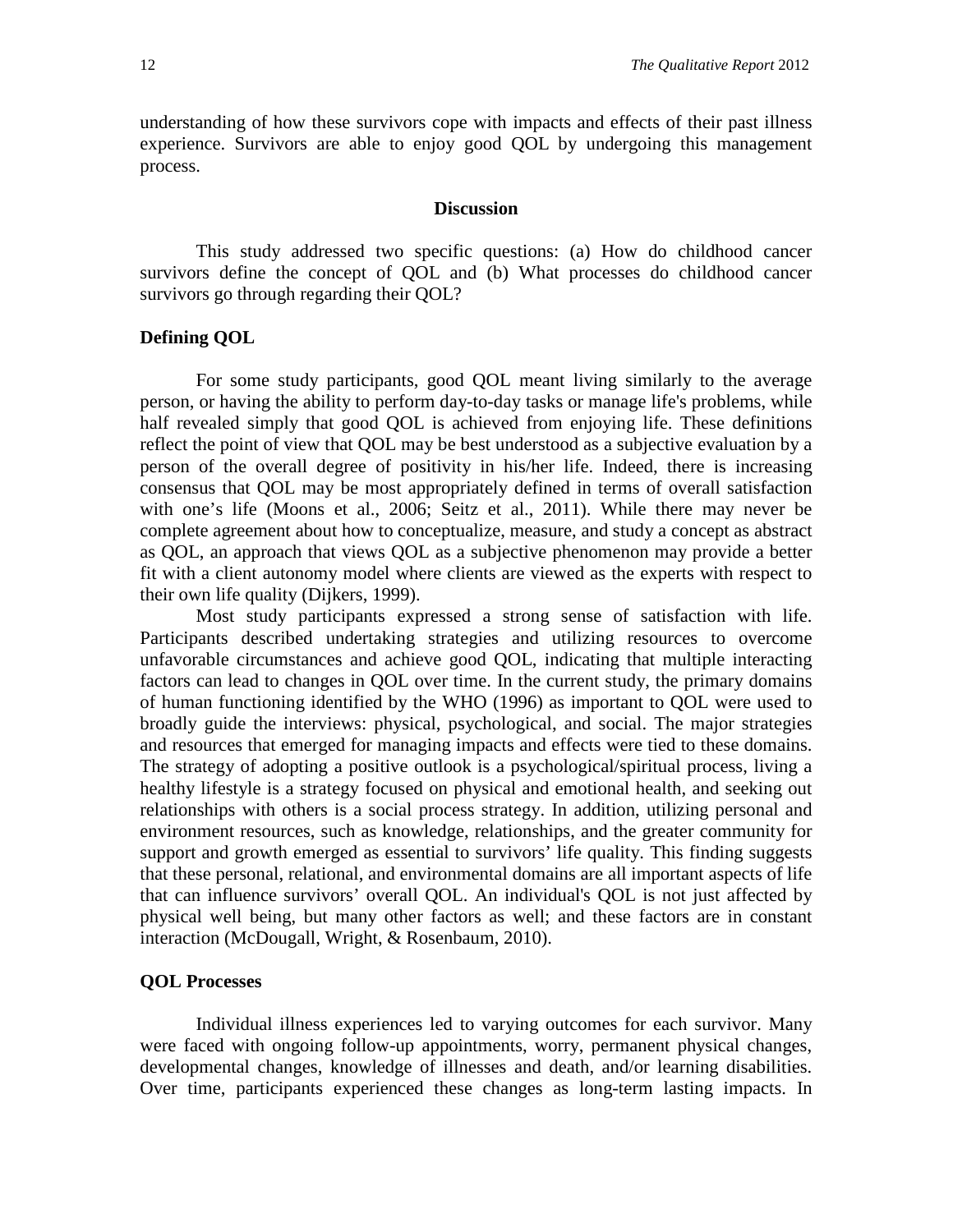addition to these impacts, their lives were affected by many other factors, such as reintegration to school and other social environments, feeling different socially, and/or having affected relationships.

These findings support both the existing qualitative and quantitative literature. Researchers have found that over 60% of survivors suffer from one or more late effects of their past illness (Pemberger et al., 2005; Sharp, Kinahan, Didwania, & Stolley, 2007). For example, survivors have been shown to experience fatigue, aches, and pain (Zebrack & Chesler, 2002), be aware of their mortality (Parry & Chesler, 2005), worry over recurrence of their cancer (Prouty, Ward-Smith, & Hutto, 2006), and feel uncertain about their future (Zebrack & Chesler, 2002). Other studies have also found that survivors feel that they do not fit in with others (Boydell, Stasiulis, Greenberg, Greenberg, & Spiegler, 2008), have trouble going back to school (Boydell et al., 2008), and have a need for special education (Van Dijk, Imhof et al., 2007).

*Managing impacts and effects*, the core category, emerged as the way that survivors dealt with the negative outcomes of having had cancer. This process reflects a major theme that has been identified in past qualitative research in children with cancer, that of "constructing a new normal" (Woodgate, 2000), characterized by some researchers as adopting a new daily routine and a new worldview (Clarke-Steffen, 1993, 1997). This process began in childhood when the participants were diagnosed with cancer. Participants identified personal coping strategies (adopting a positive outlook, living a healthy lifestyle, seeking others) and personal/environmental resources as the primary means to manage lasting impacts of childhood cancer and/or an affected life. These findings also find support in the literature. Parry and Chesler, in their 2005 qualitative study, reported that many survivors avoid health risks, watch their diet, and exercise. Carswell and colleagues (2008) also reported that survivors were less likely to smoke and binge drink than population controls.

Parry and Chesler (2005), in a qualitative study, found that survivors chose not to worry, but rather to focus on positive outcomes, as well as to interpret events in a positive way. Similarly, in a second qualitative study, Karian, Jankowski, and Beal (1998) found that survivors were optimistic, exhibited a positive attitude, and viewed life as precious and believed it should not be taken for granted. Still, other studies have found that survivors see their lives as particularly valuable (Maggiolini, Grassi, & Adamoli, 2000), have a high level of determination (Boydell et al., 2008), and a greater appreciation for life (Van Dijk, Huisman et al., 2007), because of their past illness experiences.

Interacting socially with other survivors was also reported as important to survivors in the literature, demonstrating that sharing stories and experiences with survivors who have been in similar situations can be very comforting and healing (Zebrack, Oeffinger, Hou, & Kaplan, 2006). Parry and Chesler (2005) also reported that survivors make a point of creating time for relationships, and derive enjoyment from these relationships.

This study has led to the emergence of a substantive theory that identifies the ongoing interrelated processes of positive personal coping, and environmental supports that survivors use to manage the impacts and effects of having had cancer. The use of these processes ultimately serves to enhance and maintain their life quality, thus providing some insight into why some survivors have rated their overall QOL, and specifically, their emotional well-being as equal to, or better than, others who have not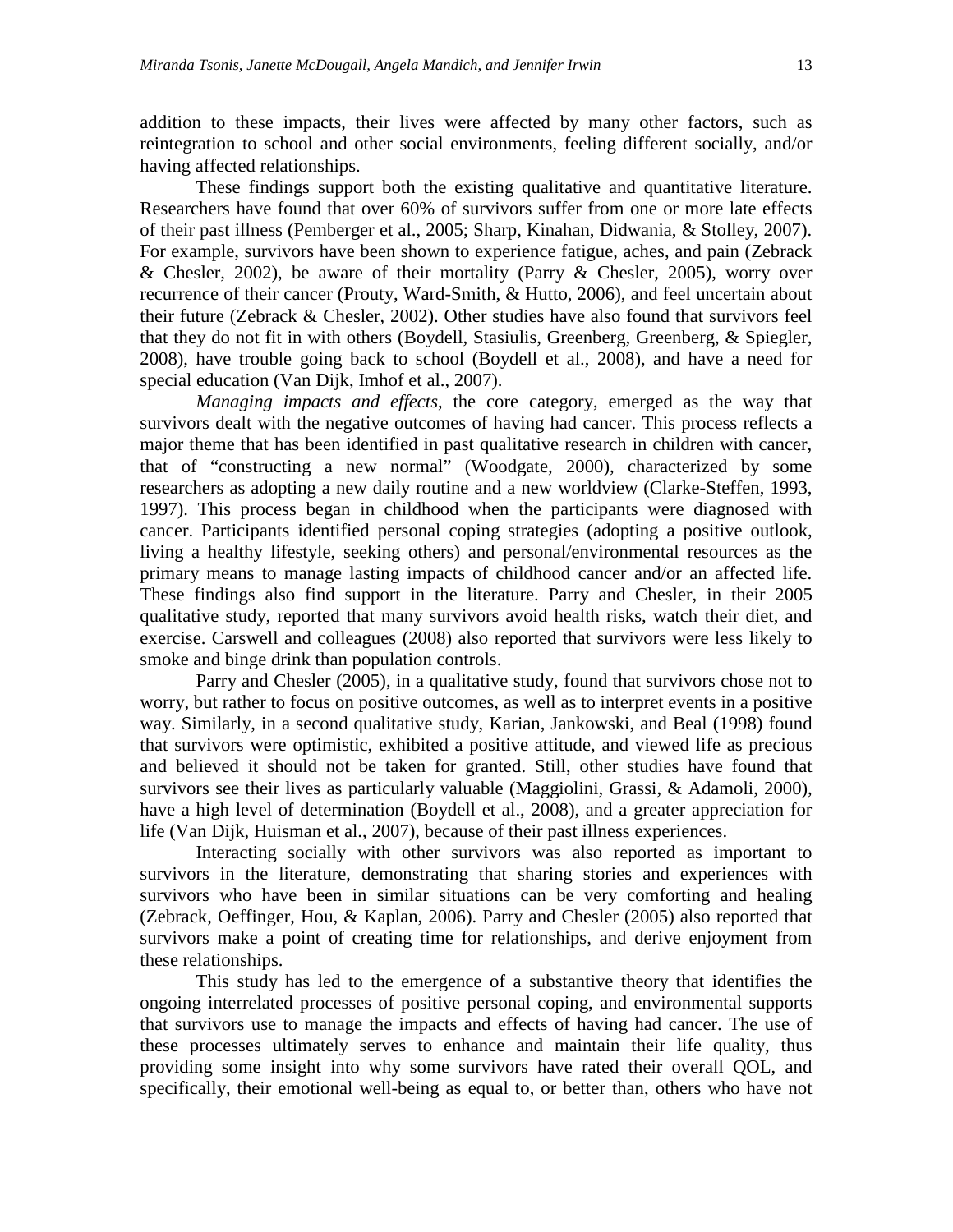survived cancer. We have chosen to refer to the emerging theory as *Interrelated Processes toward QOL Theory*.

# **Potential Service Delivery and Research Directions**

The findings of this study cannot be generalized. However, the personal accounts of the childhood cancer survivors interviewed for this study may help health professionals to better understand how some survivors of childhood cancer view and approach their lives over time. Participants revealed that they strove toward achieving and maintaining good QOL by enhancing their physical health, psychological outlook, social relationships and community participation, despite the challenges they had to face due to their past illness. Woodgate (2000), in a critical review of qualitative research related to children's experiences with cancer, noted that numerous studies indicate children with cancer do attempt to adjust their lives to the cancer experience, and do not approach it from a deficit-centered perspective. However, a study by Boydell and colleagues (2008) highlighted the tendency of health, education, and other professionals to define the needs of childhood cancer survivors and to view them as vulnerable individuals who have difficulty managing their own lives. Professionals are encouraged to adopt a strengths-based, as opposed to a needs-based, approach to service delivery (Chung, Burke, & Goodman, 2010; Phipps, 2007) that will support survivors as they call upon their own personal strengths to help them reframe their lives and develop a positive viewpoint, and to seek opportunities for community reintegration and participation. Moreover, it is important for professionals to understand that each survivor has a unique perception of what QOL means, and that service delivery should be based on individual assessment (Shepherd & Woodgate, 2010).

The results of this study can help inform future qualitative studies and quantitative studies in this area. Participants for this study were recruited through advertisement postings on community bulletin boards in large cities, university campuses, within cancer organizations, and on the Internet. Recruitment was therefore limited to those who have access to these areas and/or the Internet. The participants in this study might differ from those recruited in other ways. For example, half of the participants in this study were involved in cancer camps, which might not be the case if study participants had been recruited through postings in rural communities. The participants in this study might also differ from those not willing to take part in research studies. Other researchers may want to conduct his work with different samples of survivors. Future qualitative research might also attempt to identify differences between survivors who take part in research, and those who do not. This might require an assessment of the peers or families of survivors. Other qualitative work might inquire further into the role that the specific factors such as self-determination, spirituality, or community participation play in the QOL of survivors.

As noted, quantitative work in this area has most often measured QOL in terms of functional outcomes. A subjective approach, where QOL is measured in terms of survivors' life satisfaction has only just begun to emerge (Seitz et al., 2011). Quantitative researchers are encouraged to undertake longitudinal studies that measure QOL in terms of perceived QOL or life satisfaction, and to examine the relative and related contributions of personal, relational, and environmental factors to individuals' perceived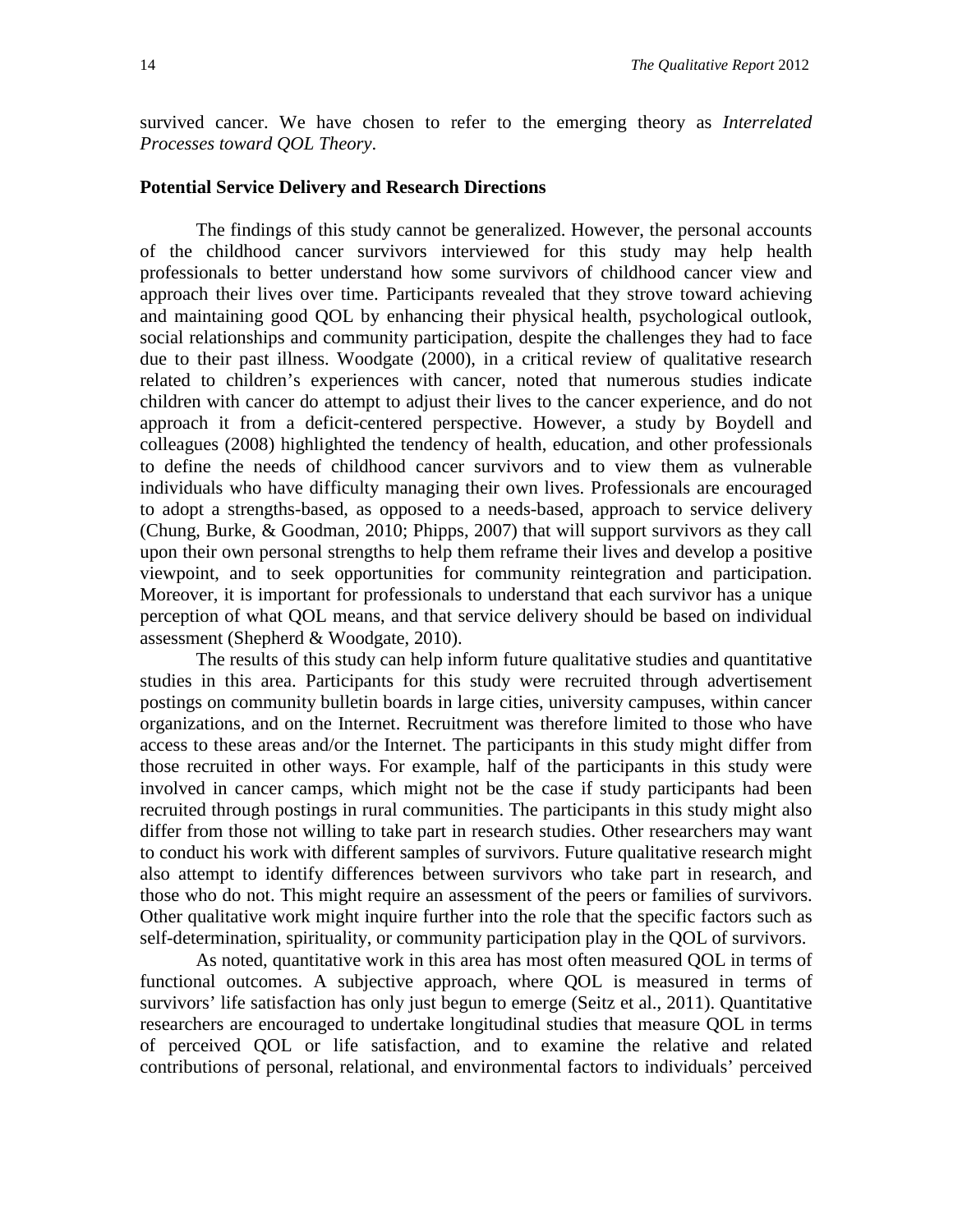QOL over time (McDougall et al., 2010; McDougall, Wright, Schmidt, Miller, & Lowry, 2011).

# **References**

- Boydell, K., Stasiulis, E., Greenberg, M., Greenberg, C., & Spiegler, B. (2008). I'll show them: The social construction of (in)competence in survivors of childhood brain tumors*. Journal of Pediatric Oncology Nursing*, *25,* 164-174.
- Calaminus, G., & Kiebert, G. (1999). Studies on health-related quality of life in childhood cancer in the European setting: An overview. *International Journal of Cancer, 12,* 83–86.
- Carswell, K., Chen, Y., Nair, R. C., Shaw, A. K., Speechley, K. N., Barrera, M., & Maunsell, E. (2008). Smoking and binge drinking among Canadian survivors of childhood an adolescent cancers: A comparative, population-based study. *Pediatric Blood Cancer, 51,* 280-287.
- Clarke-Steffen, L. (1993). A model of the family transition to living with childhood cancer. *Cancer Practice, 1,* 285-292.
- Clarke-Steffen, L. (1997). Reconstructing reality: Family strategies for managing childhood cancer. *Journal of Pediatric Nursing, 12,* 278-287.
- Charmaz, K. (2006). *Constructing grounded theory: A practical guide through qualitative analysis.* London, UK: Sage.
- Chung, R., Burke, P., & Goodman, E. (2010). Firm foundations: Strength-based approaches to adolescent chronic disease. *Current Opinions in Pediatrics, 22,* 389-397.
- Corbin, J., & Strauss, A. (1990). Grounded theory research: Procedures, canons, and evaluative criteria. *Qualitative Sociology, 13*(1), 3-21.
- De Clercq, B., De Fruyt, F., Koot, H. M., & Benoit, Y. (2004). Quality of life in children surviving cancer: A personality and multi-informant perspective. *Journal of Paediatric Psychology, 29,* 579-590.
- Dijkers, M. (1999). Measuring quality of life: Methodological issues. *American Journal of Physical Medicine and Rehabilitation, 78,* 286–300.
- Eiser, C., Hill, J. J., & Vance, Y. H. (2000). Examining the psychological consequences of surviving childhood cancer: Systematic review as a research method in pediatric psychology. *Journal of Pediatric Psychology, 25,* 449-460.
- Hinds, P. (2010). Progress in quality of life in children and adolescents with cancer. *Seminars in Oncology Nursing, 26*, 18-25.
- Karian, V. E., Jankowski, S. M., & Beal, J. A. (1998). Exploring the lived-experience of childhood cancer survivors. *Journal of Pediatric Oncology Nursing, 15,* 153-162.
- Langeveld, N. E., Stam, H., Grootenhuis, M. A., & Last, B. F. (2002). Quality of life in young adult survivors of childhood cancer. *Support Care Cancer, 10,* 579–600.
- Lincoln, Y. S., & Guba, E. G. (1985). *Naturalistic inquiry*. London, UK: Sage.
- Maggiolini, A., Grassi, R., & Adamoli, L. (2000). Self-image of adolescent survivors of long-term childhood leukaemia. *Journal of Pediatric Hematology and Oncology, 22,* 417–42.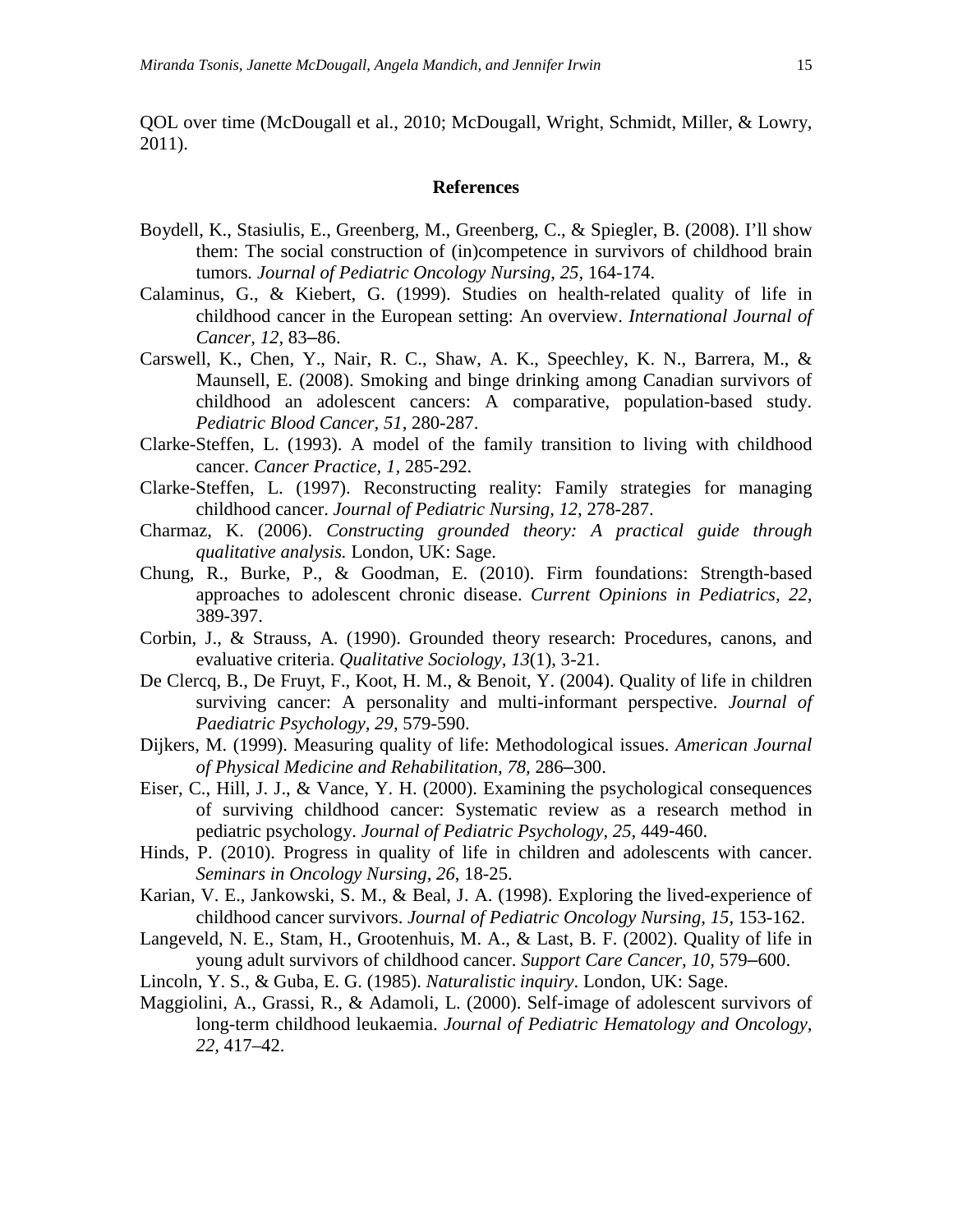- McDougall, J., & Tsonis, M. (2009). Quality of life in survivors of childhood cancer: A systematic review of the literature (2001-2008). *Support Care Cancer, 17*, 1231- 1246.
- McDougall, J., Wright, V., & Rosenbaum, P. (2010). The ICF model of functioning and disability: Incorporating quality of life and human development. *Developmental Neurorehabilitation, 13,* 204-211.
- McDougall, J., Wright, V., Schmidt, J., Miller, L., & Lowry, K. (2011). Applying the ICF framework to study changes in quality of life for youth with chronic conditions. *Developmental Neurorehabilitation, 14,* 41-53.
- Maunsell, E., Pogany, L., Barrera, M., Shaw, A., & Speechley, K. (2008). Quality of life among long-term adolescent and adult survivors of childhood cancer. *Journal of Clinical Oncology, 24,* 2527-2535.
- Moons, P., Budts, W., & De Geest, S. (2006). Critique on the conceptualization of quality of life: A review and evaluation of different conceptual approaches. *International Journal of Nursing Studies, 43,* 891-901.
- Morrow, S. L. (2005). Quality and trustworthiness in qualitative research in counseling psychology. *Journal of Counseling Psychology, 52*(2), 250-260.
- Oleson, M., (2002). Subjectively perceived quality of life. *Journal of Nursing Scholarship, 22,* 187-190.
- Parry, C., & Chesler, M. A. (2005). Thematic evidence of psychosocial thriving in childhood cancer survivors. *Qualitative Health Research, 15,* 1055-1073
- Patton, M. Q. (2002). *Qualitative research & evaluation methods* (3rd ed*.*)*.* Thousand Oaks, CA: Sage.
- Pemberger, S., Jagsch, R., Frey, E., Felder-Puig, R., Gadner, H., Kryspin-Exner, I., & Topf, R. (2005). Quality of life in long-term childhood cancer survivors and the relation of late effects and subjective well-being. *Support Care Cancer, 13,* 49-56.
- Peterson, M., & Webb, D. (2006). Religion and spirituality in quality of life studies. *Applied Research in Quality of Life, 1*, 107-116.
- Phipps, S. (2007). Adaptive style in children with cancer: Implications for a positive psychology approach. *Journal of Pediatric Psychology, 32,* 1055-1066.
- Pogany, L., Barr, R. D., Shaw, A., Speechley, K. N., Barrera, M., & Maunsell, E. (2006). Health status in survivors of cancer in childhood and adolescence. *Quality of Life Research, 15,* 143–157.
- Prouty, D., Ward-Smith, P., & Hutto, C. J. (2006). The lived experience of adult survivors of childhood cancer. *Journal of Pediatric Oncology Nursing, 23,* 143– 151.
- Rosenbaum, P., Jaffer, S., Russell, D., Law, M., King, S., Hanna, S., & Plews, N. (2005). *Measuring outcomes for children with complex needs and their families.* McMaster University, Hamilton, Ontario: CanChild: Centre for Childhood Disability Research.
- Seitz, D. C., Hagmann, D., Besier, T., Dieluweit, U., Debatin, K. M., Grabow, D., Kaatsch, P., Henrich, G., & Goldbeck, L. (2011). Life satisfaction in adult survivors of cancer during adolescence: What contributes to the latter satisfaction with life? *Quality of Life Research*, *20*(2), 225-236. doi: 10.1007/s11136-010- 9739-9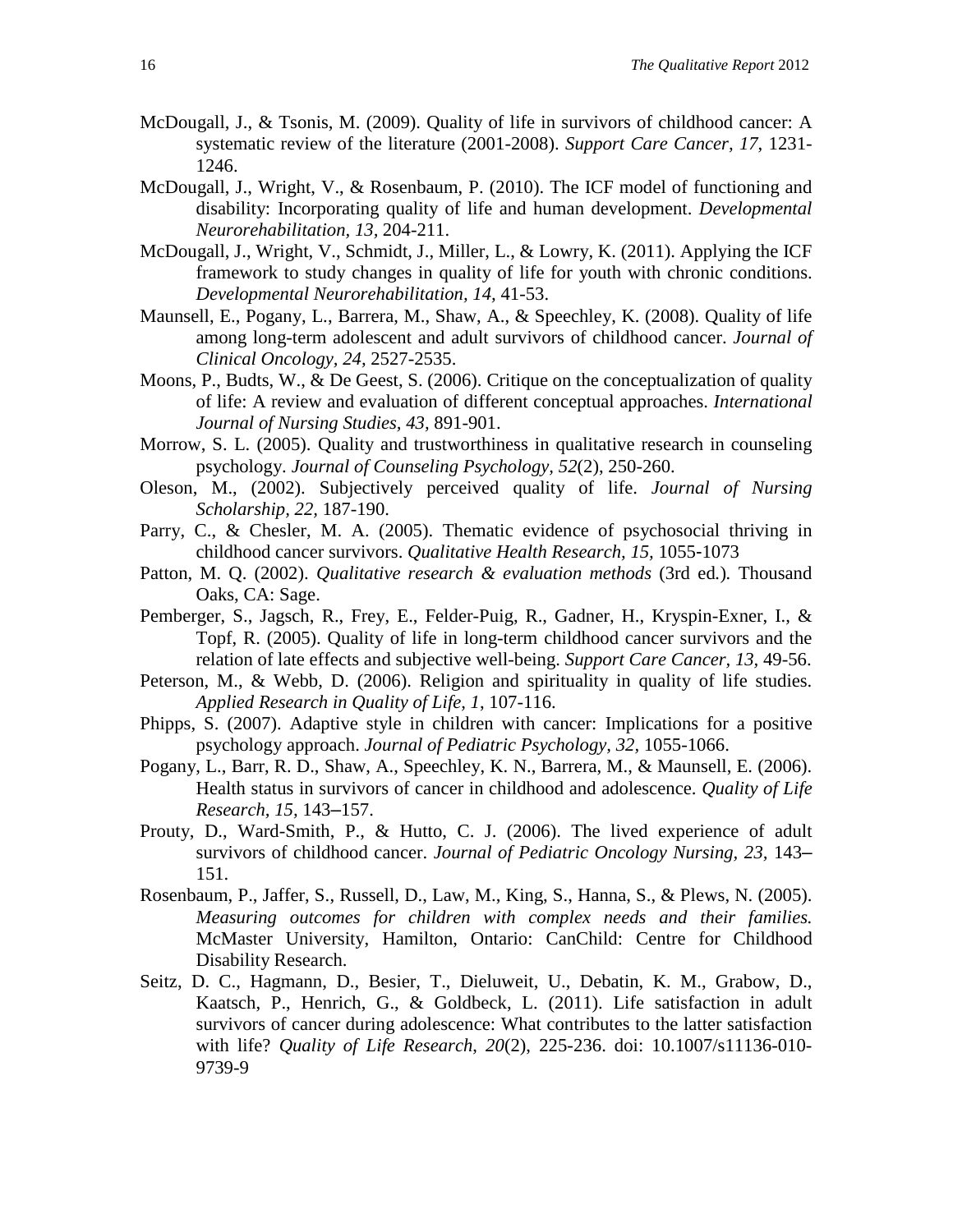- Sharp, L. K., Kinahan, K. E., Didwania, A., & Stolley, M. (2007). Quality of life in adult survivors of childhood cancer. *Journal of Pediatric Oncology Nursing, 24*(4), 220-226.
- Shepherd, E., & Woodgate, R. (2010). Cancer survivorship in children and young adults: A concept analysis. *Journal of Pediatric Oncology Nursing, 27,* 109-118.
- Speechley, K. N., Barrera, M., Shaw, A. K., Morrison, H. I., & Maunsell, E. (2006). Health-related quality of life among child and adolescent survivors of childhood cancer. *Journal of Clinical Oncology, 24*(16), 2536-2543.
- Stam, H., Grootenhuis, M. A., Caron, H. N., & Last, B. F. (2006). Quality of life and current coping in young adult survivors of childhood cancer: Positive expectations about the further course of the disease were correlated with better quality of life. *Psycho-Oncology, 15,* 31–43.
- Stam, H., Grootenhuis, M., & Last, B. F. (2001). Social and emotional adjustment in young survivors of childhood cancer. *Support Care Cancer, 9,* 489–513.
- Strauss, A., & Corbin, J. (1990). *Basics of qualitative research: Grounded theory procedures and techniques.* Newbury Park, CA: Sage.
- Woodgate, R. (2000). Part II: A critical review of qualitative research related to children's experiences with cancer. *Journal of Pediatric Oncology Nursing, 17,* 207-228.
- Woodgate, R. (2006). Life is never the same: Childhood cancer narratives. *European Journal of Cancer Care, 15,* 8-18.
- World Health Organization Quality of Life Group. (1998). The World Health Organization Quality of Life Assessment (WHO-QOL): Development and general psychometric qualities. *Social Science and Medicine, 46,* 1569-1585.
- Van Dijk, J., Huisman, J., Moll, A. C., Schouten-van Meerteren, A. Y. N., Bezemer, P. D., Ringens, P. J., Cohen-Kettenis, P. T., & Imhof, S. M. (2007). Health-related quality of life of child and adolescent retinoblastoma survivors in the Netherlands. *Health and Quality of Life Outcomes, 5,* 65-72.
- Van Dijk, J., Imhof, S. M., Moll, A. C., Ringens, P. K., Cohen-Kettenis, P. T., Rijem, F., & Huisman, J. (2007). Quality of life of adult retinoblastoma survivors in the Netherlands. *Health and Quality of Life Outcomes, 5,* 30-36.
- Zebrack, B. J., & Chesler, M. A. (2002). Quality of life in childhood cancer survivors. *Psycho-Oncology*, *11*, 132-141.
- Zebrack, B. J., Oeffinger, K. C., Hou, P., & Kaplan, S. (2006). Advocacy skills training for young adult cancer survivors: The young adult survivors conference at camp M*ā*k-a-Dream. *Support Care Cancer, 14,* 779-782.
- Zebrack, B. J., Yi, J., Peterson, L., & Ganz, P. (2008). The impact of cancer and quality of life for long-term survivors. *Psycho-Oncology, 17,* 891-900.
- Zeltzer, L., Qian, L., Leisenring, W., Tsao, J., Recklitis, C., Armstrong, G., Mertens, A., Robison, L., & Ness, K. (2008). Psychosocial outcomes and health-related quality of life in adult childhood cancer survivors: A report from the childhood cancer survivor study. *Cancer Epidemiology Biomarkers, & Prevention, 17,* 435–446.